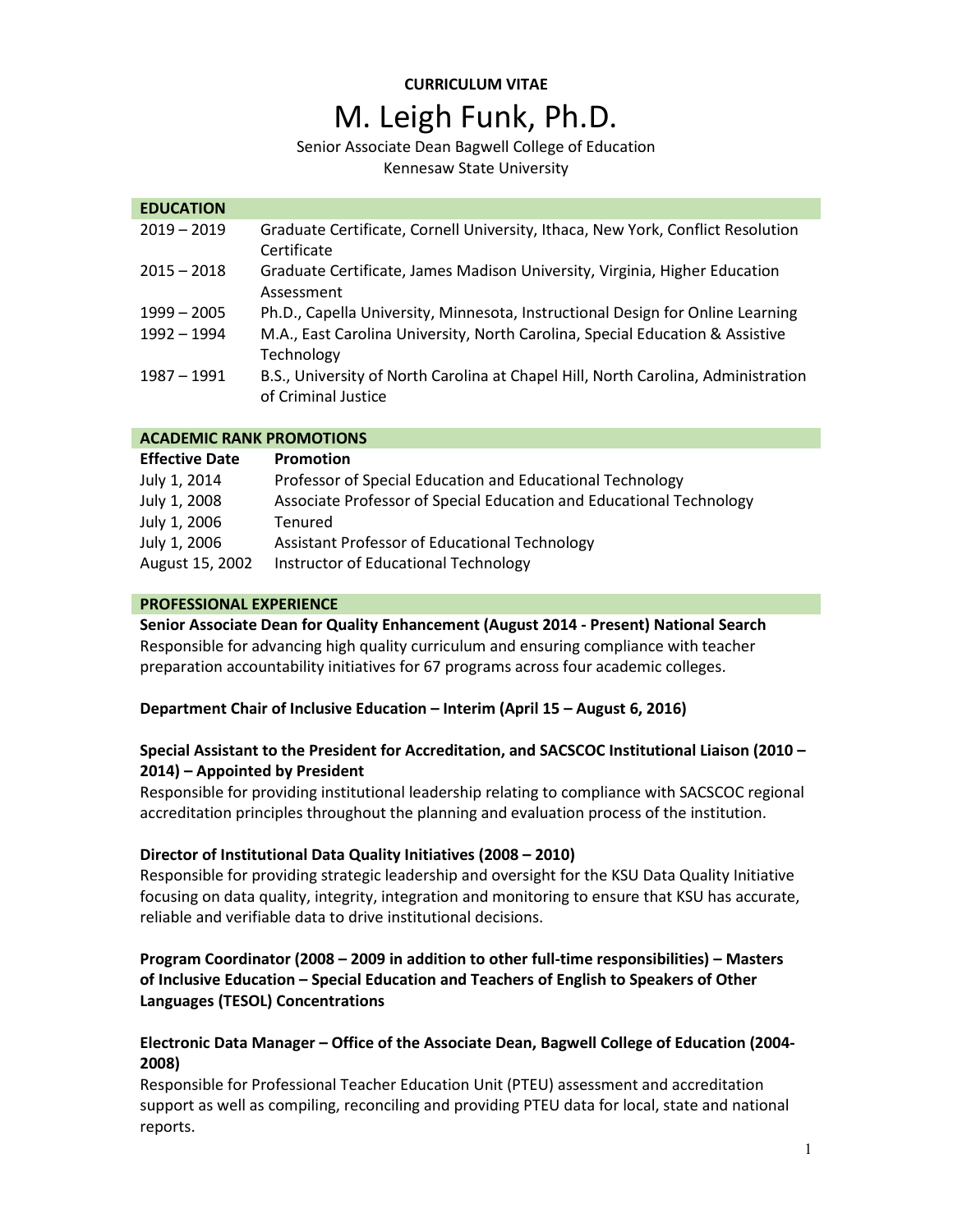## **Director of the KSU Educational Technology Training Center (2001-2004)**

Responsibilities similar to the department chair role, leading and managing Georgia's largest Department of Education Educational Technology Training Center, servicing 16 counties and approximately 39,000 educators in Northwest Georgia and Metro Atlanta. My charge as director was to establish a vision that would prepare this Center to become an academic department capable of offering master's and doctoral programs.

## **Coordinator of the KSU Learning Technologies (1997-2001)**

Responsible for providing instructional design and technology integration support for faculty and students within the Bagwell College of Education.

## **Project Coordinator – NEAT (Network for Education and Assistive Technology) 1996-1998 University of Delaware Applied Science and Engineering Laboratory**

Responsible for planning, designing, developing, and delivering assistive technology professional development for P-12 educators and administrators in Delaware.

## **Halifax County Schools – Special Education & Transition Coordinator – 1992-1995**

Responsible for designing and facilitating the implementation of educational plans for K-12 students who had been adjudicated and returned to the public school system.

## **ADMINISTRATIVE SKILLS AND EXPERIENCES**

As my professional responsibilities progressed and broadened I acquired the following administrative and leadership skills at the institution and college levels.

- Progressive administrative experience, including the leadership, management, and evaluation of faculty, staff, as well as budgets, scheduling, space utilization, conflict management, and strategic planning;
- Demonstrated success in developing new and managing collaborative educational programs at both the college and institutional level;
- Extensive experience with program evaluation, continuous improvement, and data driven decision making;
- Commitment to creating an positive, inspired, and diversified professional community that operates with transparency, promotes shared governance and encourages dialogue;
- Ability to establish and maintain professional relationships, communicate and collaborate effectively with faculty, staff, students, alumni, and community partners;
- Experience representing the college and university within and across the University System of Georgia and Board of Regents;
- Demonstrated commitment to diversity and inclusion with a long standing commitment to promoting culturally-responsive instruction for P-12 and higher education students.
- Extensive familiarity and experience with state and federal policies as well as requirements governing teacher certification and program accreditation.
- Broad and deep knowledge and experience with different teacher, service, and leadership certification requirements in Georgia.
- Long-standing familiarity of accreditation principles and processes as well as expertise preparing for national, regional, and state accreditation reviews. I also serve as a site reviewer for CAEP, SACSCOC, Council for Exceptional Children, and the Georgia Professional Standards Commission.
- Demonstrated ability to lead innovative projects directed toward significant program/school-wide improvements.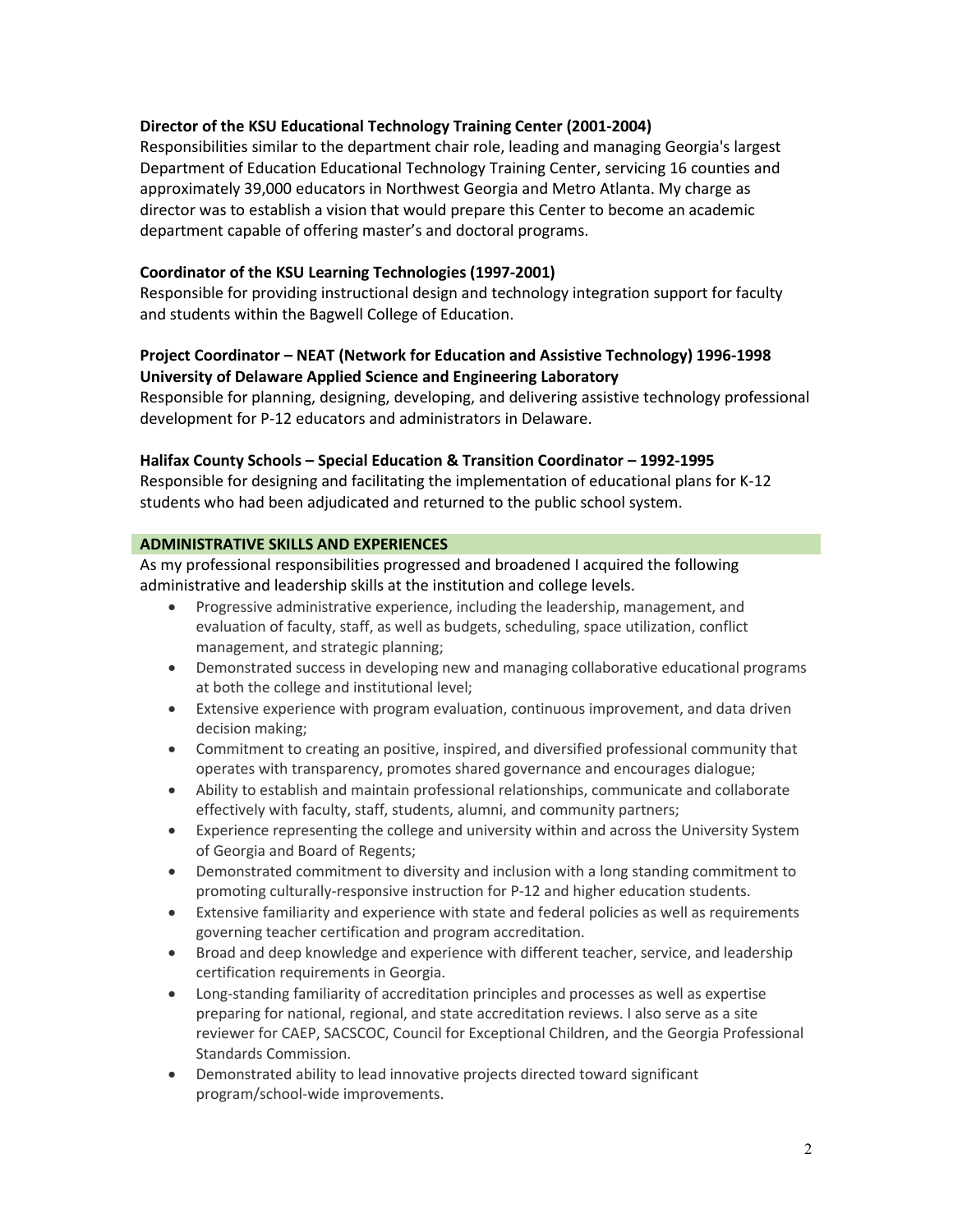- Experience providing leadership for innovative re-imagining, visioning and strategic planning at the university and college level.
- Model the use of evidence-based practices to assure high quality instruction in multiple modalities. Experience teaching graduate and undergraduate courses using face-to-face, hybrid, and online modalities.
- Knowledge of/experience in implementing innovative teaching methodologies
- Knowledge of and proven leadership in teaching, research/scholarship, and service demonstrated through the peer-review tenure process and promotions in rank from instructor to professor;

| FELLOWSHIPS, TEACHING HONORS, AND AWARDS                                                                                                                                                                                                                                                                                           | <b>DATE</b>   |
|------------------------------------------------------------------------------------------------------------------------------------------------------------------------------------------------------------------------------------------------------------------------------------------------------------------------------------|---------------|
| USG Executive Leadership Institute Fellow                                                                                                                                                                                                                                                                                          | 2010-2011     |
| Selected from KSU as an up and coming institutional leader for the year-<br>$\bullet$<br>long leadership training and job shadowing internship<br>Academic Affairs Job Shadowing / Internship - Senior Vice President for<br>$\bullet$<br>Academic and Student Affairs/Provost - Georgia Gwinnett College - Dr.<br>Lois Richardson |               |
| Chinese Minister of Education Delegate – Beijing, China                                                                                                                                                                                                                                                                            | 2004          |
| Governor's Teaching Fellowship Recipient - Georgia - Office of the Governor                                                                                                                                                                                                                                                        | 2002-2003     |
| Advanced Learning Technologies Fellow/Intern - University System of Georgia                                                                                                                                                                                                                                                        | 2001          |
| International Educational Technology Exchange - University of Cape Coast,<br>University College of Winneba & Kennesaw State University.                                                                                                                                                                                            | $2000 - 2002$ |
| Distinguished Teaching Award Nominee (3 nominations)<br>Bagwell College of Education Department of Inclusive Education                                                                                                                                                                                                             | 2006          |
| Faculty Honoree for the 2006-2007 KSU Outstanding Graduate Student Recipient<br>- Bagwell College of Education Department of Inclusive Education                                                                                                                                                                                   | 2006          |
| AACTE Best Practice Award for the Innovative Use of Technology in Education<br>Co-award with Dr. Traci Redish                                                                                                                                                                                                                      | 2003          |
| Shining Star Award - Kennesaw State University                                                                                                                                                                                                                                                                                     | 2007          |
| Outstanding Service and Support Award - KSU Education/Humanities Future<br><b>Scholars Program</b>                                                                                                                                                                                                                                 | 2002          |

#### **Academic Leadership Accomplishments - Institution and College Levels**

In my 25+ years as a learning professional, I have had the privilege of holding a variety of positions, working with a broad group of professionals and engaging in some very exciting change initiatives. As a result, the following are some of the accomplishments I am most proud of as I reflect on my career in higher education.

**Consolidation of Two Institutions -** One of the most challenging initiatives in my career was the BOR-USG mandated consolidation of Kennesaw State University and Southern Polytechnic State University. As the Special Assistant to the President I was tasked to lead the consolidation planning logistics team which consisted of a small executive group who provided the structural foundation and organization required to develop the initial consolidation plan. I also supported the 76 individual working group chairs and the executive team to ensure the teams adhered to the project plan and timeline. Once the consolidation plans were in place, I led the development of and co-wrote the SACSCOC Substantive Change Report for Consolidation which was approved with no areas of weakness cited in 2014.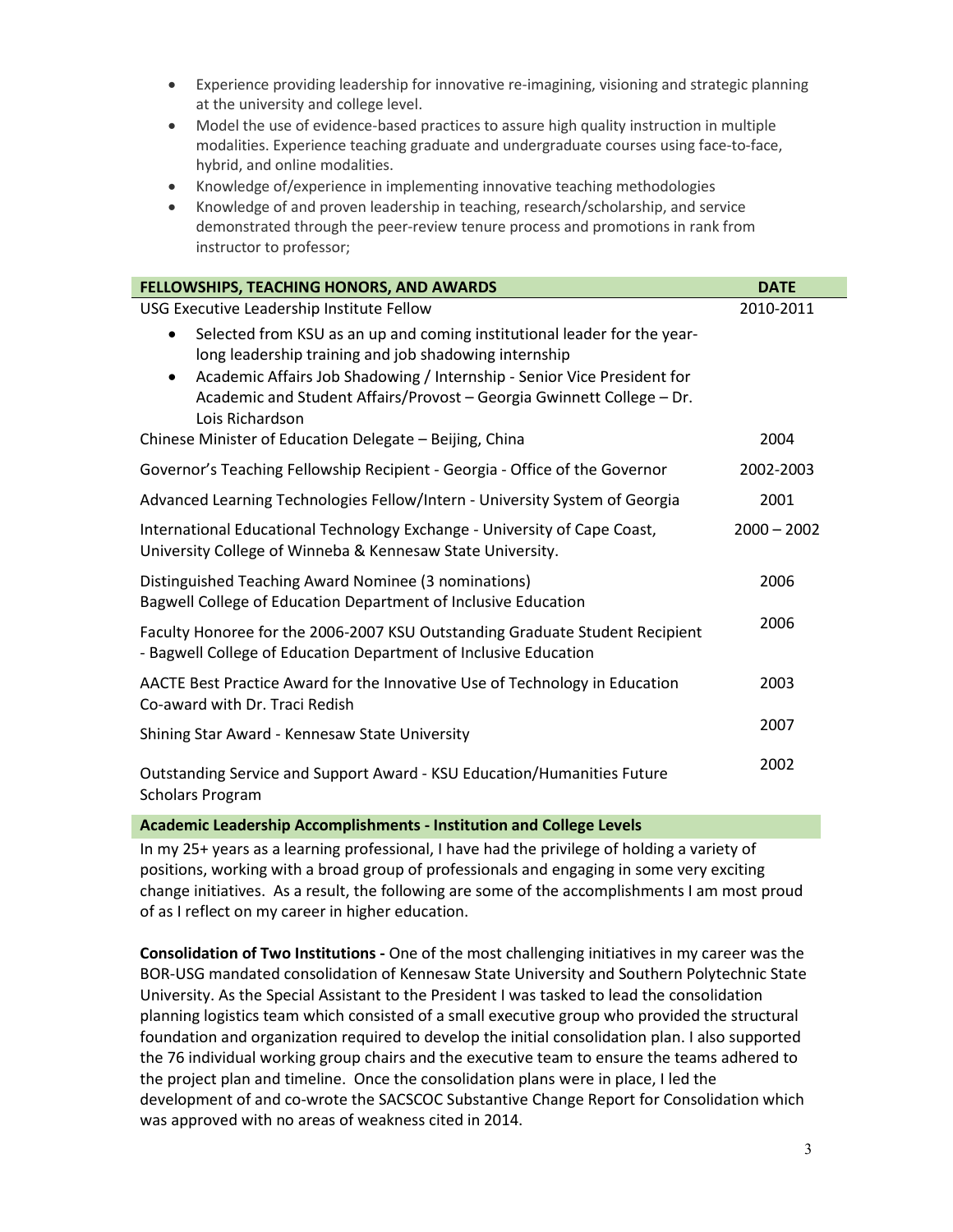**Establishment of University Wide Student Learning Competencies** – During a time of transition within academic affairs, I assumed responsibility to lead the establishment of KSU's universitywide student learning competencies. Working closely with the Interim Provost & VPAA, I used a highly transparent process that involved the institutional shared governance groups to present the initial concept and requirements to more than 150 faculty and administrators, across campus. Over the course of a year, I collaborated with the Faculty Senate, General Education Council, Undergraduate Policies and Curriculum Committee and the Graduate Policies and Curriculum Committee to grappled with the philosophical and practical issues relating to what we expect a KSU graduate to look like when they graduate. After the initial identification of the competencies, and a period of public comment, the KSU university-wide competencies were approved by the president and provost as recommended by the shared governance groups in Fall 2011.

**Development of 2012 Institutional Strategic Plan -** As the Special Assistant to the President for Institutional Assessment and Accreditation, I served as key member of the multi-year committee "to identify those actions needed to catapult KSU to national prominence; and to formulate KSU's 2012-2017 Strategic Plan". The committee under the direction of the President met for two years to examine the landscape of higher education, the specific challenges facing public higher education institutions in Georgia and ultimately developing a plan with five overarching goals with corresponding objectives and action items. In August 2012, the Board of Regents approved the mission statement and the strategic plan was launched in October of 2012.

**Assessment of the Institutional Strategic Plan (2012 – 2014) –** Once the strategic plan was launched, the President appointed me to chair the strategic plan assessment team charged to determine how to assess the 2012-2017 strategic plan and create the Strategic Plan Assessment Plan, determine the status of the strategic plan goals, and update KSU's peer comparators list.

**Co-authored SACSCOC Fifth-Year Interim Report with No Recommendation Findings -** As the Special Assistant to the President, I led the preparations, internal SACSCOC principles audit and co-wrote the KSU SACSCOC Fifth-Year Interim Report. Such work demonstrates advanced strategic and analytic skills and the fact that the report was evaluated with no recommendations is a particular source of pride. Furthermore, the quality of the Fifth-Year Report was impressive enough to earn two invitations to present on the development of the report and an invitation for the report to be used as an exemplar in the resource room at the 2013 SACSCOC Annual Meeting.

**Evaluation of KSU QEP - Global Learning for Engaged Citizenship** – As the institutional SACSCOC Liaison, I led the mid-point and final evaluation of the KSU QEP – Global Learning for Engaged Citizenship. I worked closely with the Global Learning Council to design and revise the Global Learning Certification requirements, review student certification applications, revise the QEP goals to include global student learning outcomes, and establish the institutional assessment and reporting system. I also coordinated the external evaluation of the QEP at the mid-point of the initiative, led the continuous improvement efforts to ensure progress by the end of the QEP period, and coordinated the final external review of the QEP. This accomplishment included hiring an external consultant, working with institutional units to prepare evidence, coordinating on-campus site review logistics, and setting up interviews with more than 150 students, faculty, staff with the external evaluator.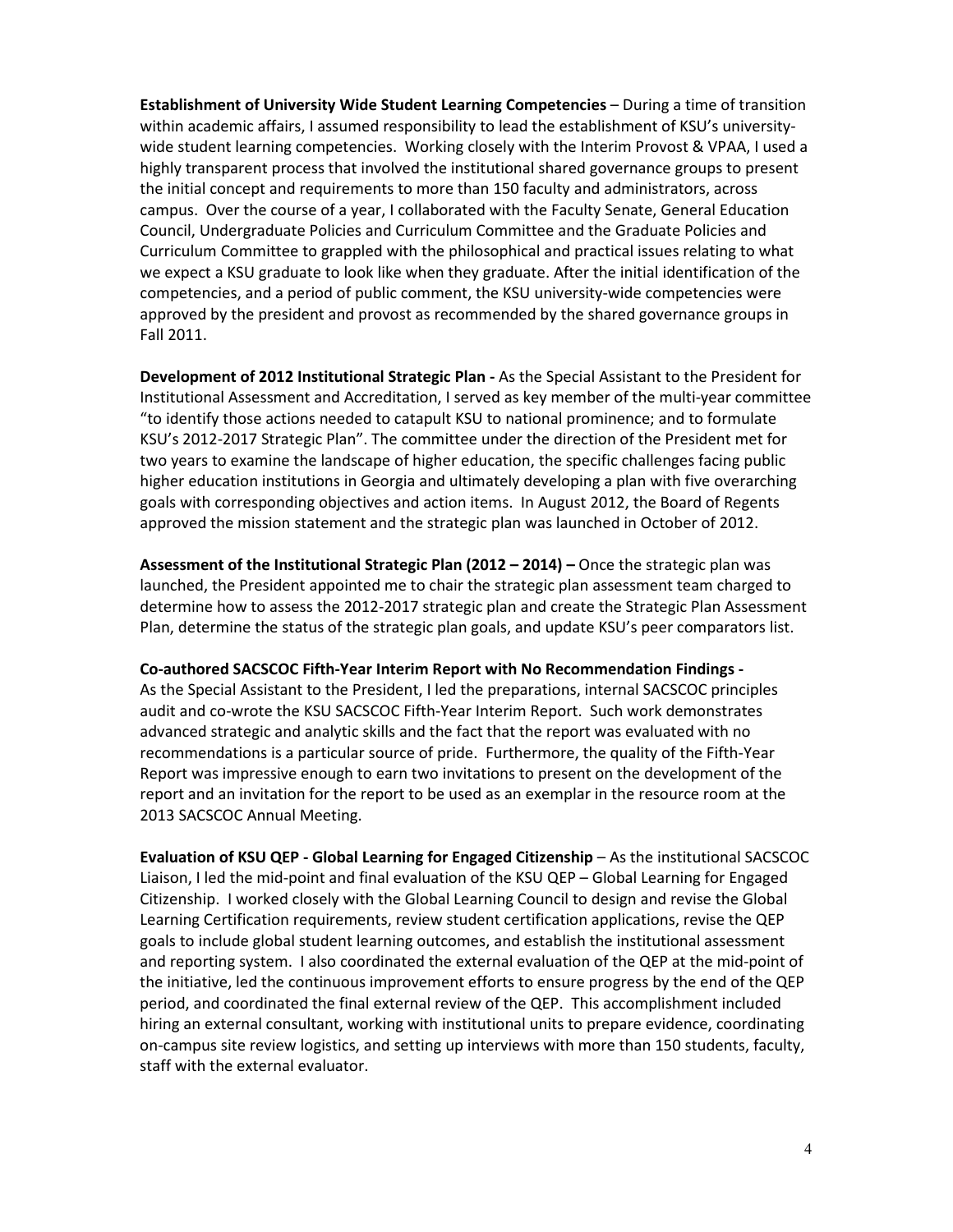Faculty Controlled Process for Determining Faculty Credentials for Teaching Courses - As the Special Assistant to the President, one of my responsibilities was to ensure that faculty teaching each course at the institution was "qualified" to do so based on the SACSCOC faculty credentials guidelines. I revised a top-down, single administrator, non-collaborative process into a highly collaborative faculty driven process by researching national practices and proposing a departmentally distributed process that empowered discipline faculty to determine what academic credentials would be appropriate and acceptable to teach each course. This process brought discipline specific faculty together to discuss each course and determine what they felt were appropriate degrees for faculty to hold in order to be assigned to teach a course. Faculty populated spreadsheets with these degree disciplines for each course that were then used to determine if a faculty was academically qualified to teach each course. This new process also gave faculty a voice in how the faculty justifications would be submitted when a faculty member may not be considered academically qualified but possessed extensive research or professional expertise and experiences that would qualify them to teach the content of a course. This concept has lasted for eight years and has been exciting to watch as the technology has evolved to bring this concept into a more automated process.

**Student Success Initiatives -** In 2012, I was one of five members selected by President Papp to serve on our institutional Complete College Georgia (CCGa) team responsible for developing KSU's Complete College Georgia Plan. This team worked to determine what student success initiatives are currently showing or held potential to positively impact students in the areas of recruitment, retention, progression and result in more students to graduating. The CCGa team worked with campus-wide units and faculty to examine existing efforts and launched an aggressive proposal phase to identify strategies with potential. The plan was reviewed by the staff at the University System of Georgia, evaluated by a team of individuals across the state of Georgia and ultimately approved by the Governor's Office. While the CCGa initiative faded, it sparked a campus-wide commitment to student success initiatives which continues to gain momentum. One of the latest initiatives from the USG focuses on the Momentum Year and strategies to support student success from the moment students commit to attend KSU.

**Meaningful Campus-wide Academic Assessment** – As Special Assistant to the President I was charged to create and implement an institution-wide assessment process for all academic and administrative units to meet the expectations of the SACSCOC. In preparation for the SACSCOC Fifth-Year Interim Report, my team and I launched the Retrospective Report initiative to bridge the gap between the accreditation expectations and the previous Assurance of Learning reports. This initiative required extensive collaboration with faculty and staff across all units as well as some crucial conversations to achieve buy-in on the concept of assessing unit performance against self-identified goals for improvement. This required a significant paradigm shift that the institution had not made from an accountability drive mindset to a continuous improvement mindset. After gaining the commitment, the initiative resulted in the establishment of a targeted set of improvement goals used to move unit initiatives forward in ways that were meaningful for them. It also required my co-author and I to write 91 academic/administrative program reports within a 13-month period. Ultimately, the process led to a campus-wide focus on meaningful assessment and passed the SACSCOC standard 3.3.1.1 assessment of academic programs with no recommendation findings. I continue to utilize this focus on meaningful assessment at the college level when supporting faculty and staff to create their own improvement goals and to ask interesting questions they really want to know about how students are performing.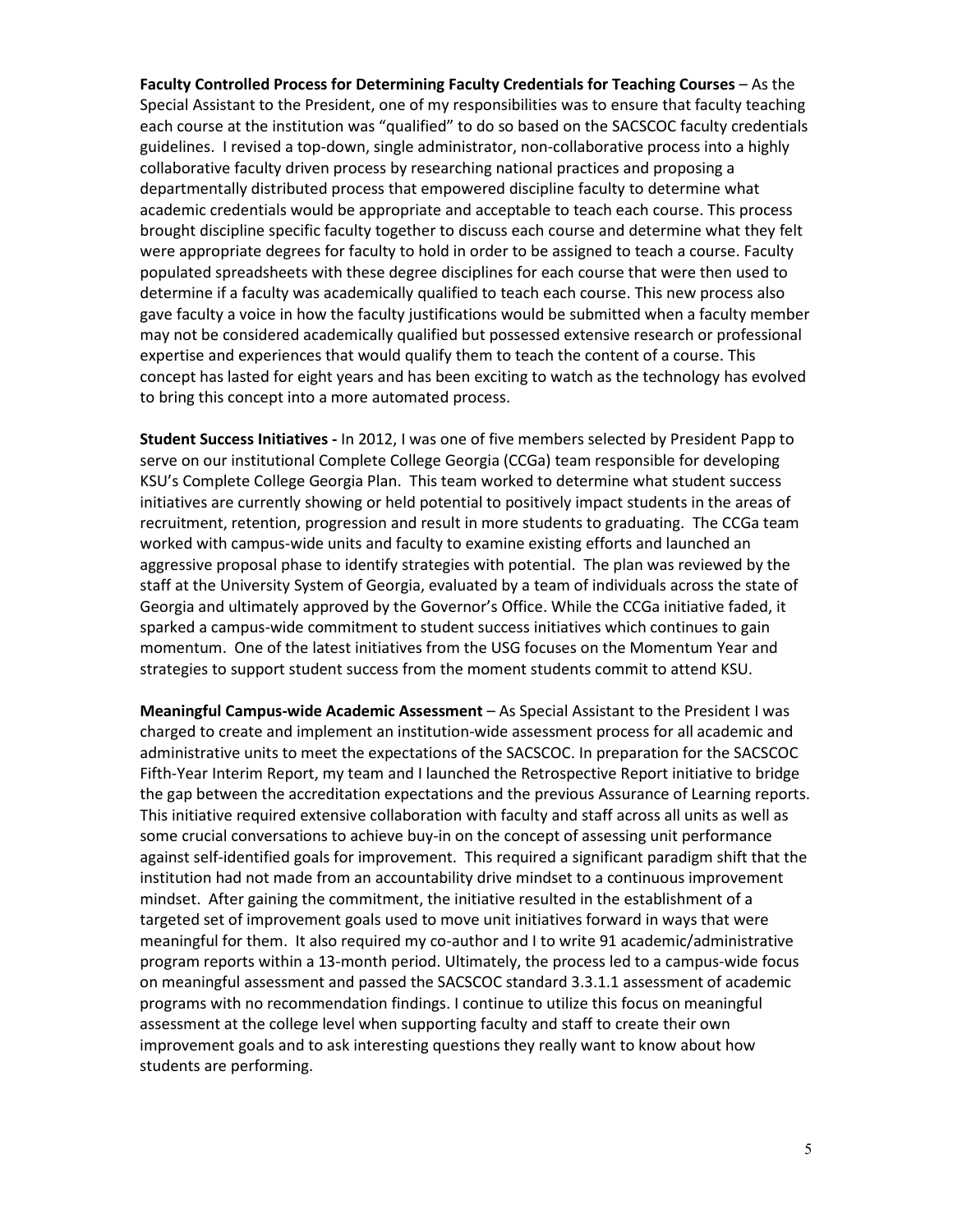**Re-conceptualizing Assessment Initiatives –** In my roles at the university and college level I've sought ways to raise awareness and engagement with faculty and administrators in the areas of assessment, accreditation, and data driven decision making. Several highly successful accomplishments in this area include the 2016 Year of Assessment Initiative where I led a team to plan and implement a series of assessment activities, professional learning sessions, and collaborative reviews of program key assessments to improve their use, validity and reliability. This provided the opportunity to strengthen faculty awareness and expertise relating to assessment. Another effort to raise awareness and increase support for faculty and programs relating to the design of high quality assessments was to implement the Faculty Fellows for Assessment. Given the budget constraints, we could not provide the level of support I desired for faculty, and we could not hire additional staff to support this effort. As a result, I launched the Faculty Fellows for Assessment which gave faculty one course release each semester to work with specific programs to develop or revise their program key assessments. This initiative is still in place and has resulted in more faculty support, higher quality assessments, and collaborative research in the area of assessment.

## **COMMITMENT TO DIVERSITY AND CROSS CULTURAL DIALOGUE**

**Professional Development Relating to Cross Cultural Competencies -** As SACSCOC Liaison, part of my role is to support and advance the Quality Enhancement Plan of Global Learning for Engaged Citizenship. As a result, I intentionally sought out opportunities to increase my competency relating to global learning, diversity and cultural sensitivity.

#### **International Exchange Host Family (**2008 – 2020**)**

To increase the knowledge and understanding of different cultures within our own family, my husband and I hosted six exchange students each for year-long experiences. Three of the students were from Germany and were part of an exchange program for college students cosponsored by Kennesaw State University. After finalizing the adoption of our three daughters, we began participating as a host family with the AFS-USA program. As a result, we have hosted four high school students from Austria, Paraguay, Thailand, and Israel. These have all been fabulous learning experiences and we remain in contact with these young people as they continue to grow and flourish all across the world.

**Facilitating Cross-Cultural Communication** (2010) - Lee Mun Wah (6 hour workshop) – Executive Leadership Institute.

**Developing Intercultural Sensitivity Workshop** (2010) – Milton Bennett

#### **Completion of the Developmental Model of Intercultural Sensitivity Inventory** (2010)

**Second Language and Cultural Learning** – (2011 – Present)- Spanish – Rosetta Stone; Speed Spanish I Continuing Education Course; Speed Spanish II Continuing Education Course; Independent Study of Spanish in immersive community settings. Spanish for Educators professional development course – UGA, MOOC – Latin American Culture (2013) **–** Six-week graduate level course designed to deepen one's understanding of Latin American Culture.

#### **International Cross-Cultural Educational Experiences**

#### **Costa Rica International Partnership School edTPA Professional Development**

As edTPA Coordinator part of my responsibility was to ensure that our international student teachers had the support, equipment, and professional development just as our local student teachers had relating to edTPA. In fall 2015, the international candidates were assigned to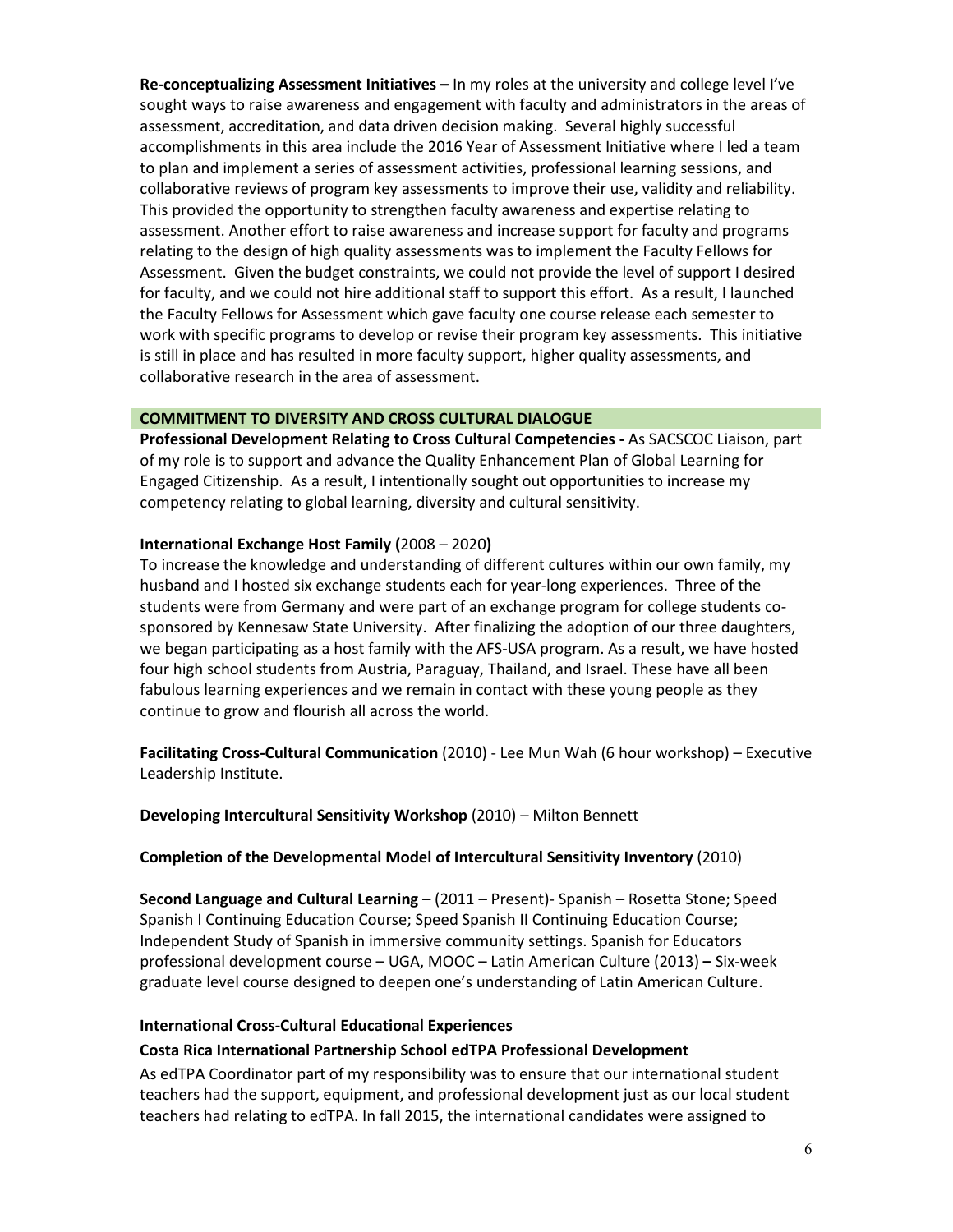schools in Costa Rica and Ecuador. The Director of International Student Teaching and I traveled to Costa Rica to provide professional development to five of the collaborating teachers and candidates who would implement edTPA in Costa Rica. In addition, we intentionally met with faculty and administrators in the international schools who could provide support to the candidates. We established a process that was slightly different within each school to address the technology support needs. We also met with the head administrators within each school to ensure they too had the same understanding of the expectations and the high-stakes nature of edTPA for these candidates.

**Ecuador International Special Education Certificate Exploration - Tri-Association Grant** – (2010 – 2012) – I served on the Department of Inclusive Education Tri-Association Grant from the Association of American Schools Central America, Colombia-Caribbean and Mexico. This was an exploration grant of \$50,000 to examine the possibility of KSU designing and teaching a certificate program in special education for international teachers within these three countries. Year one of the grant, I accompanied two other faculty members to Ecuador to determine the needs of international school teachers in Quito and surrounding areas relating to special education content and skills. As a result, a series of three courses were designed and developed and the first course in the series was taught in Summer 2012 as a pilot. After the pilot phase, the program was not renewed for year-two due to budget cuts in Washington D.C. who sponsored the Tri-Association's efforts.

**Ghanaian Faculty Exchange and Training Program (2001-2003) –** As Director of the Educational Technology Training Center, I had the opportunity to host two groups of faculty from the University of Cape Coast, Ghana, West Africa. Each group participated in series of educational technology related trainings intended to prepare them to return to Cape Coast and start an educational technology center where teachers learned to use technology. My team and I continued to work with these faculty remotely for a year, before we traveled to Cape Coast for three weeks to provide support as they launched the first ever Educational Technology Center. This was a remarkable experience working with the Ghanaian faculty here in the U.S. then being able to work and live alongside them in their home country.

#### **Global Engagement Service Activities**

**KSU Conversation Partners -** During Fall 2010, I signed up to be a conversation partner for a young man from Kyrgyzstan. Having already completed a degree in his home country, he was here working on a degree in international business. Through-out the semester, we met multiple times and he even joined my family and friends to see the "Lights of Life" display just before the Christmas holiday. It was not only a pleasure getting to know this young man, but it reminded me that when you give to others, you get far more in return.

**Books for Africa Volunteer (2008-2010) -** I started volunteering with this organization several years ago as a way turn the negativity of our university furlough days into something positive. Once the university no longer had to endure furlough days, I was not able to volunteer on a monthly basis as in the past but have maintained my volunteer efforts several times a year. On one occasion, I even combined this volunteer activity with the Conversation Partners volunteer activity. In the fall of 2010, Colin, my conversation partner from Kyrgyzstan needed to complete some volunteer activities, so together, we volunteered a Saturday at the Books for Africa warehouse.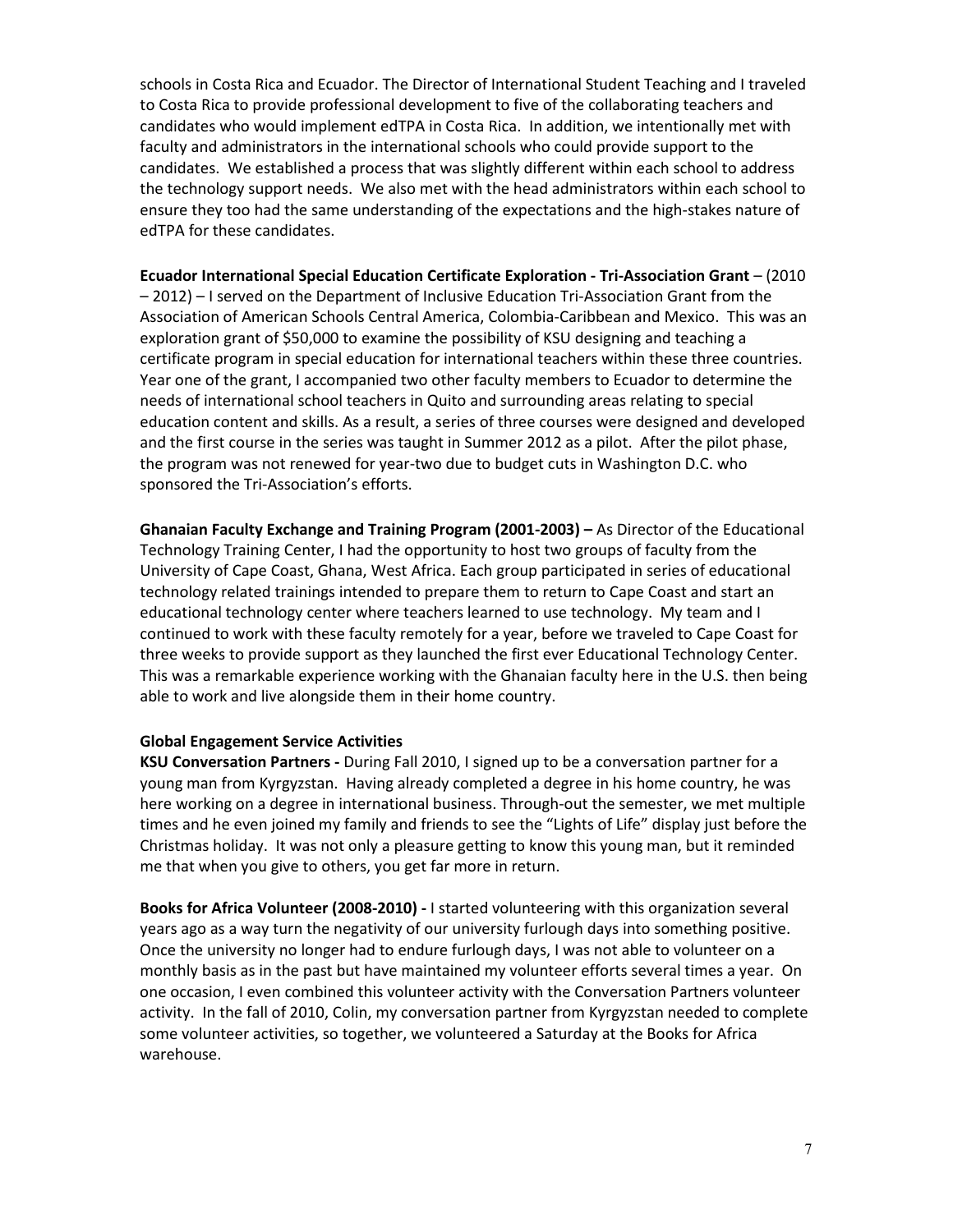## **GRANTS AND CONTRACT ACTIVITIES**

**Georgia Transforming Educator Partnership (GTEP) Grant Leadership Team and Report Writer**  (2014-2015) – Received \$10,000 from the Georgia Professional Standards Commission to implement proposal to strengthen the university and P-12 partnerships relating to educator preparation. Grant funding was extended for a second year. The grant "Cross-district partnership to develop reflective practitioners" focused on two primary goals; one relating to the implementation of edTPA and one relating to working with P-12 partners to improve the quality of clinical practice experiences.

**Innovation Grant Proposal Reviewer** (2014) – I was invited to serve as a proposal reviewer for the Innovation Grants. This was also a great opportunity for me to see a variety of strategies USG institutions are using to enhance student retention, progression, and graduation.

**CCGA Incubator Grant Proposal Development Team** (2013) – The KSU proposal was for a proof of concept relating to data driven student engagement. The proposal was designed to measure the effectiveness and impact of the analytic software solution on degree progression by providing the resources to construct a number of qualitative studies for collecting feedback directly from students regarding course availability.

**Georgia Department of Education Contract Services for Educational Technology Training Center** (2001 – 2004) – Between \$500,000 to \$800,000 annually based on specifically assigned deliverables. Annual renewal was based on performance and quality of deliverables. As the Principal Investigator for this initiative, I was responsible for all aspects of the contracted services and the budgetary management of the project.

**Wide Net Field Experiences PT3 Grant** (2001-2003), Co-PI Beth Holmes, Columbus State University Educational Technology Center and Leigh Funk, Kennesaw State University, Educational Technology Training Center. U.S. Department of Education, \$38,000 a year for 3 years totaling \$114,000.

| <b>ONLINE LEARNING AND TEACHING</b>                                                                                                                                                          |               |
|----------------------------------------------------------------------------------------------------------------------------------------------------------------------------------------------|---------------|
| Exemplary Online Course Development Acknowledgement from KSU Distance<br>Learning Center - Quality Matters Review for online development of INED 7710 -<br>Foundations of Special Education. | 2014          |
| USG Consortium for Online Programs/Flexible Scheduling                                                                                                                                       | $2007 - 2007$ |
| University System of Georgia Consortium for Online Degree Programs                                                                                                                           | 2005-2006     |
| Graduate Certificate - Advanced Technologies for Distance Learning - University of<br>West Georgia                                                                                           | 2008          |
| Graduate Certificate - Online Teaching and Learning<br>California State University - Hayward, California                                                                                     | 1999 - 1999   |
| Distance Education Certificate<br>State University of West Georgia                                                                                                                           | 1999 - 1999   |
| <b>WebCT Regional Train-the-Trainer</b><br>University System of Georgia                                                                                                                      | 1999          |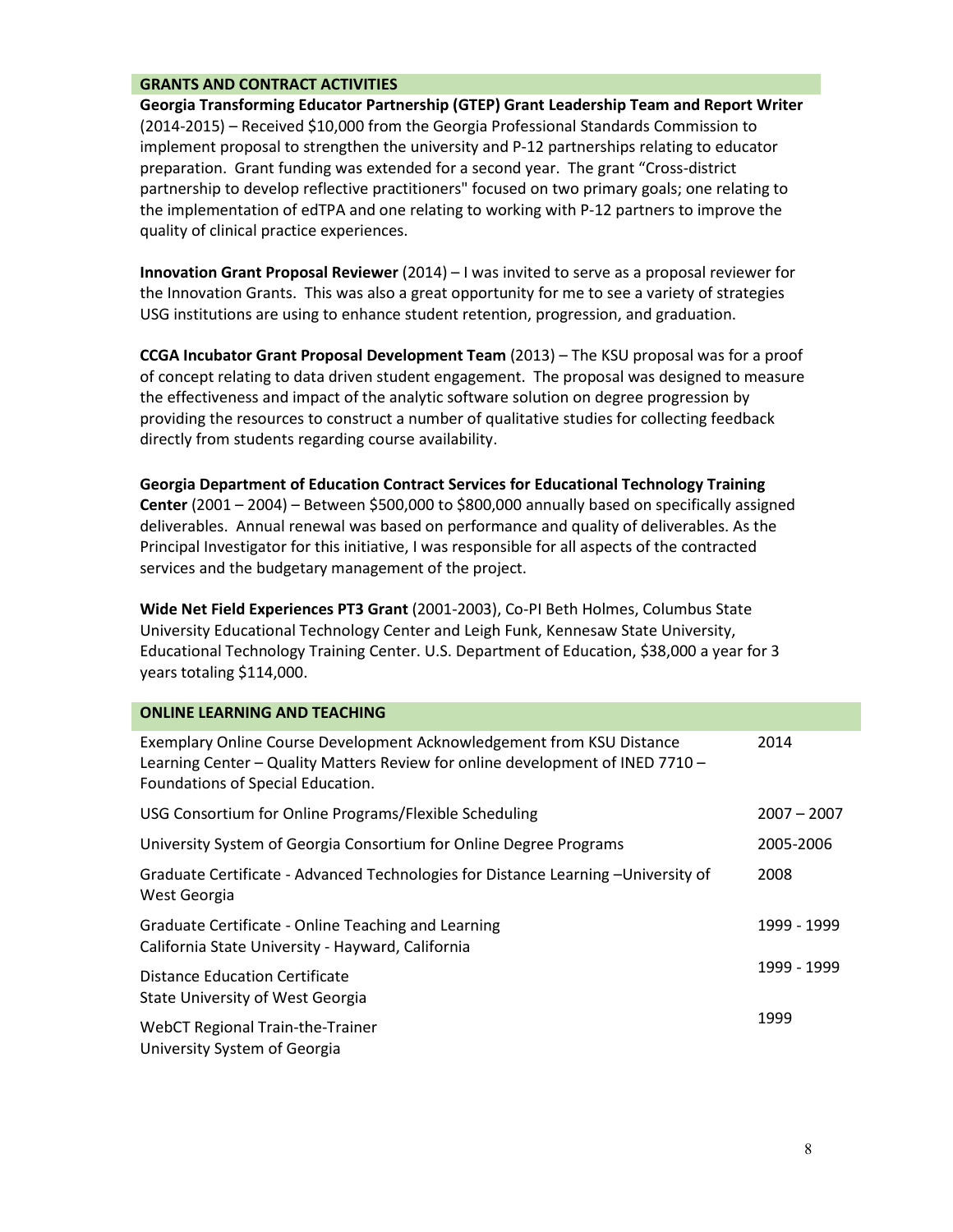#### **TEACHING / MENTORING EXPERIENCE**

**KSU Maritime Ambassadors – Caretta Research Project** Wassaw Island June 21-28, 2014 with KSU Secondary Science Student Teachers. I was a faculty representative with a group of 6 secondary science student teachers who worked with the Caretta Research Project to support the conservation and protection of nesting loggerhead sea turtles and to determine how to leverage this hands-on science experience into engaging lesson plans for their students.

## **BCOE Experiential Science Teacher Projects (ESTP) – 2017 - Present**

As co-founder of the BCOE Experiential Science Teacher Project (ESTP) a science education faculty member, Terri Collins, and I developed opportunities to support elementary and middle school education candidates to get out into the field and actually experience science. In addition, this project also enables our candidates to engage in undergraduate research which further supports their learning and our institutional Quality Enhancement Plan (QEP). To date, the ESTP has resulted in three sub-projects described below for which we are seeking funding to maintain and expand.

## **Leatherback Sea Turtles - Trinidad**

We received seed money 2018 to fund an exploratory trip to Matura Beach Trinidad and had the opportunity to work with some of the world's premiere leatherback sea turtle researchers from the Canadian Sea Turtle Network as well as the local lifelong environmental warriors from Matura Beach. Prior to COVID-19, we planned to host a study abroad course, which has now been delayed. In addition to the sea turtle research, we also spent time in the local schools and collaborated with the local sea turtle group to create educational materials relating to sustainability for elementary school presentations.

## **Field Science Workshops – Sapelo Island 2019**

In 2019, Professor Collins and I mentored four education students, and a P-12 mentor teacher through the participation two intensive 3 and 4 day field-based workshops for teachers on Coastal Ecology and Sea Turtle Nesting through the Sapelo Island Estuarine Research Reserve. These workshops provided extensive and intensive hands-on science activities while exposing our teacher education students and P-12 educators and from across the country to marine biology, environmental sustainability, and local history of Sapelo Island. We hoped to return with a new group of students during summer 2020, but the workshops were cancelled due to COVID-19.

#### **Gopher Tortoise Undergraduate Research 2018-Present**

The third project Professor Collins and I have led is a gopher tortoise research project at Moody Forest in collaboration with the Georgia Nature Conservancy. Professor Collins serves as the scientist content expert, while I mentor the students to design and conduct the research, data collection, and analysis. This research study uses motion activated cameras to monitor the cohabitation behaviors within the gopher tortoise burrows. We and the students make monthly trips to Moody Forest to visually inspect the burrows, change the camera cards, download and document the burrow activity across the 18 gopher tortoise burrows.

**Doctoral Dissertations** – As an associate dean, I am expected to teach one graduate course per year. However, in the past three years, the Teacher Leadership doctoral program has needed me to chair dissertation committees. I am currently chairing three doctoral students.

Dissertation Chair, "Impact of the Twilight Program on Students' Perceptions of Themselves and Their Futures," Teacher Leadership (2017 – 2020). C. Crawley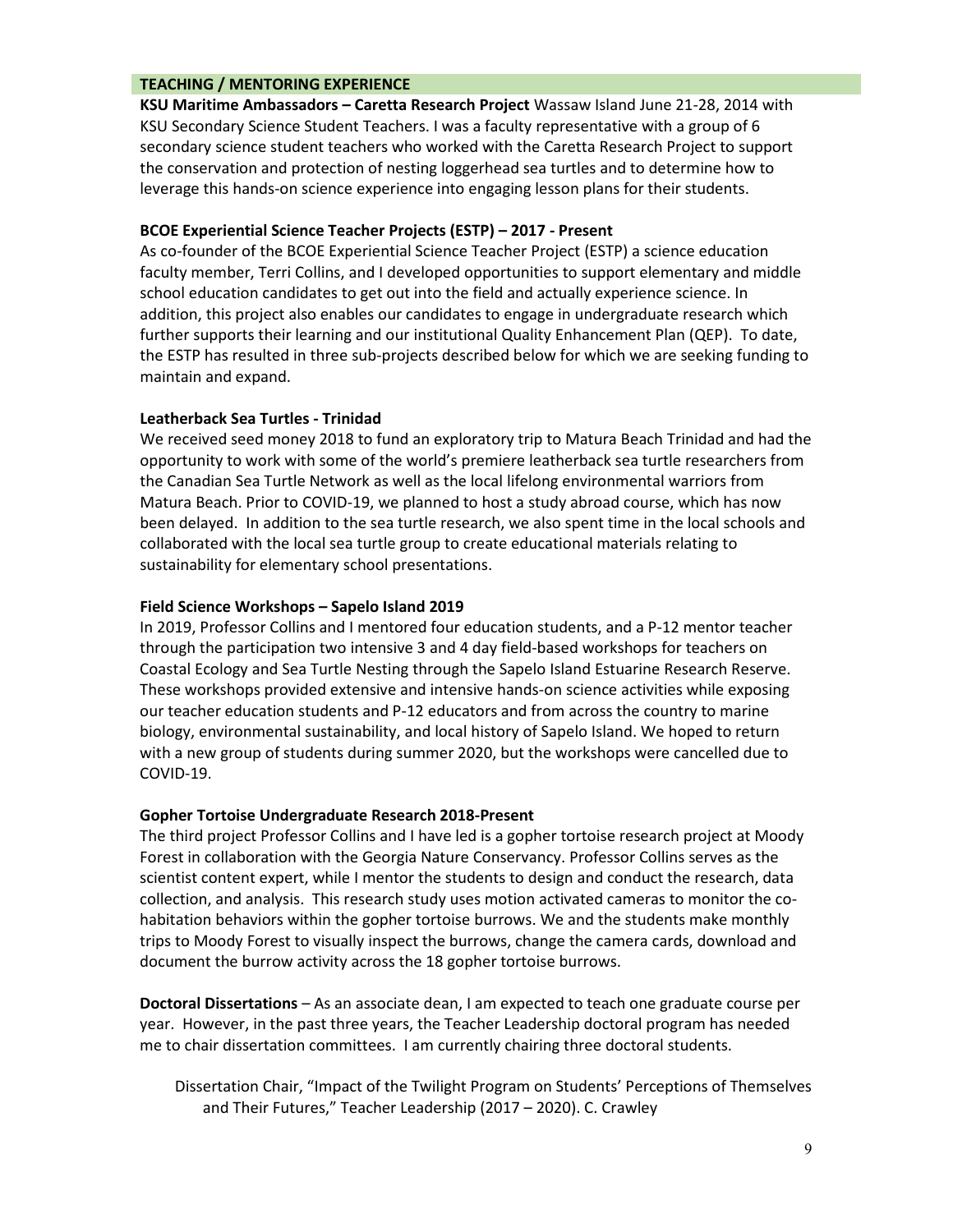- Dissertation Chair, "Research-Based Strategies for Educators and the Influence on Achievement in Reading Comprehension," Teacher Leadership (2016 – 2018). C. Merritt
- Dissertation Chair, "Teacher's Perceptions of Technology Integration and a 1:1 Technology Initiative: A Case Study: Teacher Leadership (2015-2018). M. Mansfield
- Dissertation Committee Member, "Designing an Online Elementary Learning Community within a Learning Management System," Instructional Technology (ITEC). (January 15, 2011 - December 31, 2011). T. Clark Graduated 2011.
- Dissertation Committee Member, "The Effects of Two Repeated Reading Interventions on the Fluency and Comprehension of Fourth and Fifth Grade Students with Learning Disabilities.," Inclusive Education. (January 15, 2010 - July 30, 2011). XC Yang Graduated 2011.
- Dissertation Committee Member, "Brain based reading education for elementary students with learning disabilities.." (May 15, 2008 - December 31, 2009). W. Cowen Graduated 2009.

| <b>Course Prefix and Title</b>                                                        | Designed or<br>Redesigned | Face-to-Face,<br>Online, Hybrid |
|---------------------------------------------------------------------------------------|---------------------------|---------------------------------|
| EDCI 7530 - Instructional Decision Making                                             | Redesigned                | Online                          |
| ITEC 9430 - Facilitating and Designing Online Learning                                | Designed                  | Hybrid                          |
| INED 7710 - Foundations of Special Education                                          | Designed                  | Online                          |
| <b>INED 7715 - Nature and Needs of Diverse Learners</b>                               | Redesigned                | F2F & Hybrid                    |
| INED 7742 - Data Based Inquiry - Course Coordinator                                   | <b>NA</b>                 | Online                          |
| <b>INED 7730 - Assessment for Diverse Learners</b>                                    | <b>NA</b>                 | F <sub>2F</sub>                 |
| <b>INED 7741 - Educational Research</b>                                               | Redesigned                | F2F & Hybrid                    |
| <b>INED 7790 - Documenting Professional Growth</b>                                    | Redesigned                | F2F & Second Life               |
| <b>EXC 7780 - Collaborative Practices</b>                                             | Redesigned                | F <sub>2</sub> F                |
| ECE 8814 - Inquiry: Essential Technology Skills and<br><b>Strategies</b>              | Redesigned                | F <sub>2</sub> F                |
| EDUC 6733 - Action Research for Educators                                             | <b>NA</b>                 | Online                          |
| EDUC 6735 - Habits of Mind / Helping Students Become<br><b>Self-Directed Learners</b> | <b>NA</b>                 | Online                          |
| EDUC 6731 - Assessment for Student Learning                                           | <b>NA</b>                 | Online                          |
| EDUC 2201 Teaching, Schools, and a Changing Society                                   | Redesigned                | F <sub>2F</sub>                 |
| EDUC 2204 - Human Growth and Development                                              | <b>NA</b>                 | F <sub>2F</sub>                 |
| ECE 303 - Introduction to Technology for Elementary<br>Educators                      | Designed                  | F <sub>2F</sub>                 |
| EDUC 303 - Introduction to Technology for Educators                                   | Designed                  | F <sub>2F</sub>                 |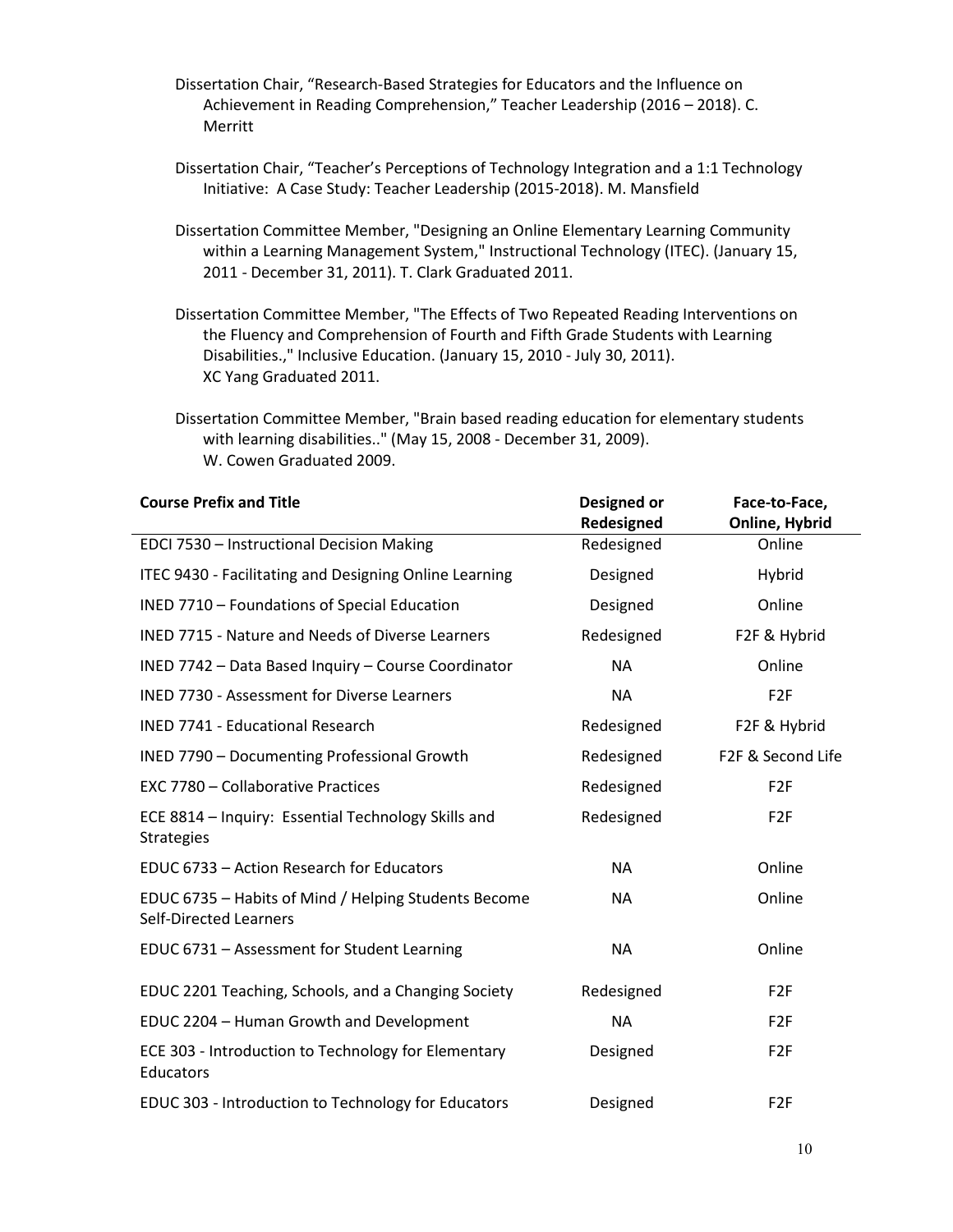## **CURRENT RESEARCH PROJECTS**

**Impact of Vertical Mentoring in Experiential Field Science Activities on Pre-Service Teacher Education Candidates (2018 – Present) – Dr. Leigh Funk and Professor Terri Collins**

One of the more innovative parts of the **BCOE Experiential Science Teacher Projects (ESTP)** is the research on a vertical mentoring model that includes students in their first year of teacher education, candidates in their second year, a P-12 mentor teacher, and the two university professors.

Guiding Question:

• How did the vertical mentoring model embedded in the BCOE Experiential Science Teacher Projects impact the knowledge, skills, and dispositions of undergraduate teacher education candidates?

Sub-Questions:

- How did the vertical mentoring model impact the feeling of community as candidates progressed through the teacher education program?
- How did the vertical mentoring model support candidate's learning in terms of lesson planning and the design of classroom activities relating to elementary and/or middle grades science standards?
- How did your participation in the Experiential Science Teacher Projects with the vertical mentoring support impact your implementation of estuarine and marine ecology, wildlife conservation, and species identification during your first year teaching?

**Gopher Tortoise and Coastal Butterfly Migration Research – In partnership with the Georgia Nature Conservancy and the Butterflies of the Atlantic Flyway Alliance and St. Catherines Island.** 2017 – 2019 Professor Terri Collins and Dr. Leigh Funk

The KSU faculty mentor the teacher education candidates and P-12 mentor teachers to serve as field research scientists for two formal research projects:

- 1. Examination of Gopher Tortoise Burrow Usage by Other Species
	- a. As a keystone species, the Gopher Tortoise may share its burrow with hundreds of other animals. This research study would examine what other animals utilize the gopher tortoise burrow within Moody Forrest Sector 14 and 15 in south Georgia. The study would also track the activity within the burrow using motion activated camera footage. This study would also examine behaviors of the gopher tortoise outside of the burrow.
- 2. Coastal Butterfly Migration Research
	- a. In collaboration with the Butterflies of the Atlantic Flyway Alliance and St. Catherines Island, will engage in the scientific process to collect data using the established BAFA protocol to monitor and track the migration of three primary butterfly species along the Georgia coast. Researchers will be involved in the field based data collection, data inventory and reporting, and monitoring the ongoing activity of the migration activity. Researchers will also examine the effects of butterfly migration along the Georgia coast and identify potential diversion actions that potentially disrupt the migration patterns.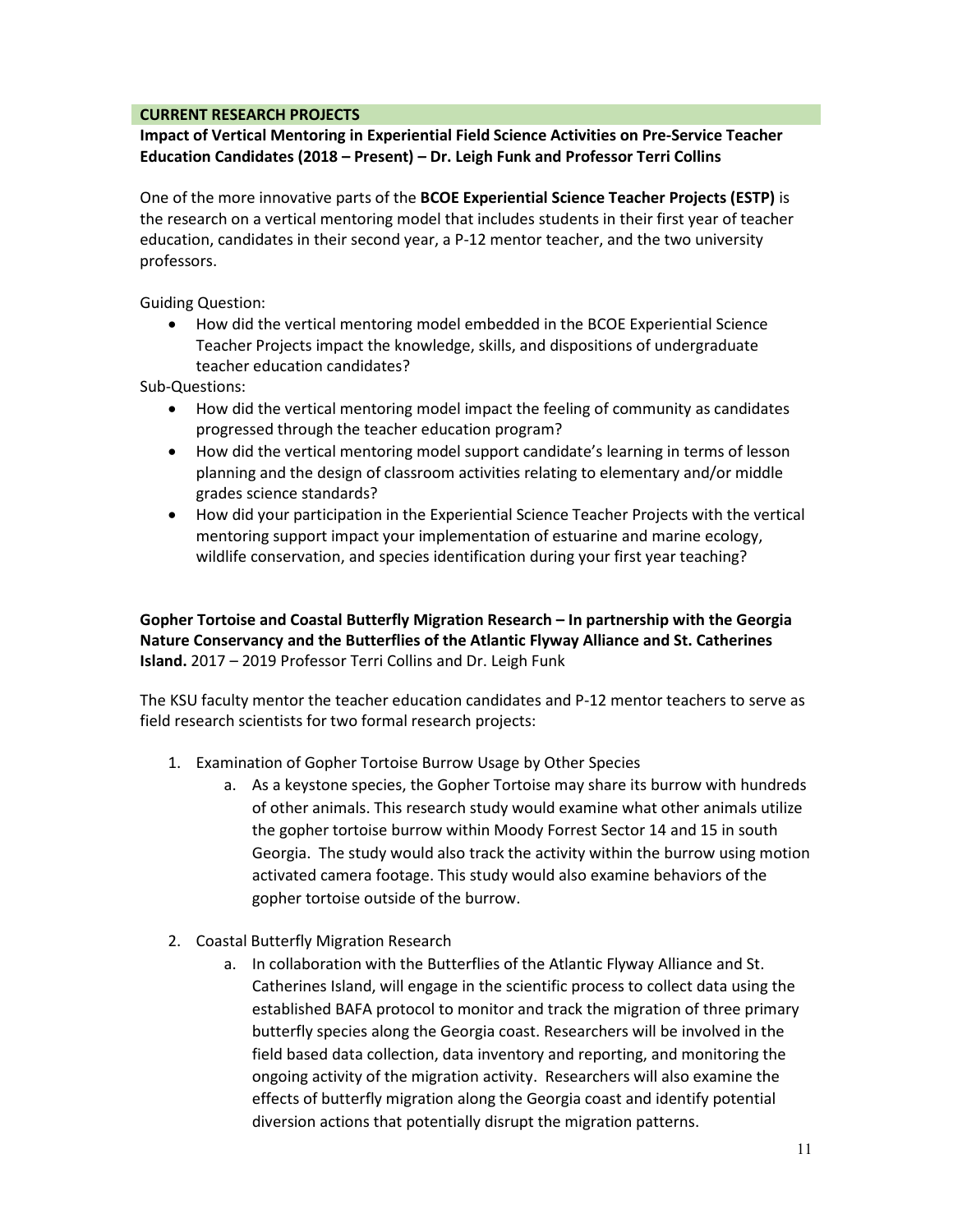## **Scholarship of Assessment within Teacher Education Programs (2018 – Present) Dr. Leigh Funk, Mrs. Judy Dix, and Dr. Dana Fox (retired)**

Guiding Research Question:

• What factors encourage or discourage faculty engagement with the scholarship of assessment?

Sub-questions:

- What challenges do faculty face regarding the scholarship of assessment?
- What factors would make faculty more likely to engage in the scholarship of assessment?
- What are faculty attitudes and experiences about their responsibilities relating to assessment?
- What are the differences, if any, between how junior faculty (those with less than five years' experience) attitudes about engaging in the scholarship of assessment vs. senior faculty (those with five or more years' experience)?

## **SCHOLARLY ACTIVITIES**

## **Refereed Journal Articles and Papers:**

- Funk, M. L., & Chafin, J. (2017). A Retrospective Look at Using Differentiated Faculty Development Practices to Promote Assessment and Continuous Improvement. GATEways to Teacher Education. V 28, Issue 1, Spring 2018.
- Funk, M. L., Paraska, S. E., SACS 2013 Annual Meeting, "Invited Exemplar for Resource Room: KSU Fifth-Year Interim Report," Southern Association of Schools and Colleges, Atlanta, Georgia. (December 6, 2013).
- Funk, M. L. & Wallace, D. (2007). Reinforcing 21st century skills through digital storytelling. *[Connections](http://www.gcte.net/Publications/index.htm)*.
- Funk, M. L. & Wallace, D. (2006). Digital storytelling as a  $21<sup>st</sup>$  century instructional strategy. *Taking Teaching and Learning Seriously*.

## **Refereed Chapters in Books:**

Funk, M. L. & Funk, C. C. (2010) Positive eTrends in Education: Mission Possible?: Positively Leveraging Popular Technologies to Promote Learning in the 21st Century. In T. Deering (Ed.), Positive trends in education. Kendall Hunt Publishing, Dubuque, IA.

## **Non-Refereed Chapters in Books:**

Funk, M. L. (2003). Developing instructional technology centers for basic education in Ghana: A qualitative study. In A. Adebayo, & J. Tufuor (Eds.), *Instructional Technology Training for Basic Education in Ghana* (pp. 163-175). Custom Publishing, University of Cape Coast, Ghana.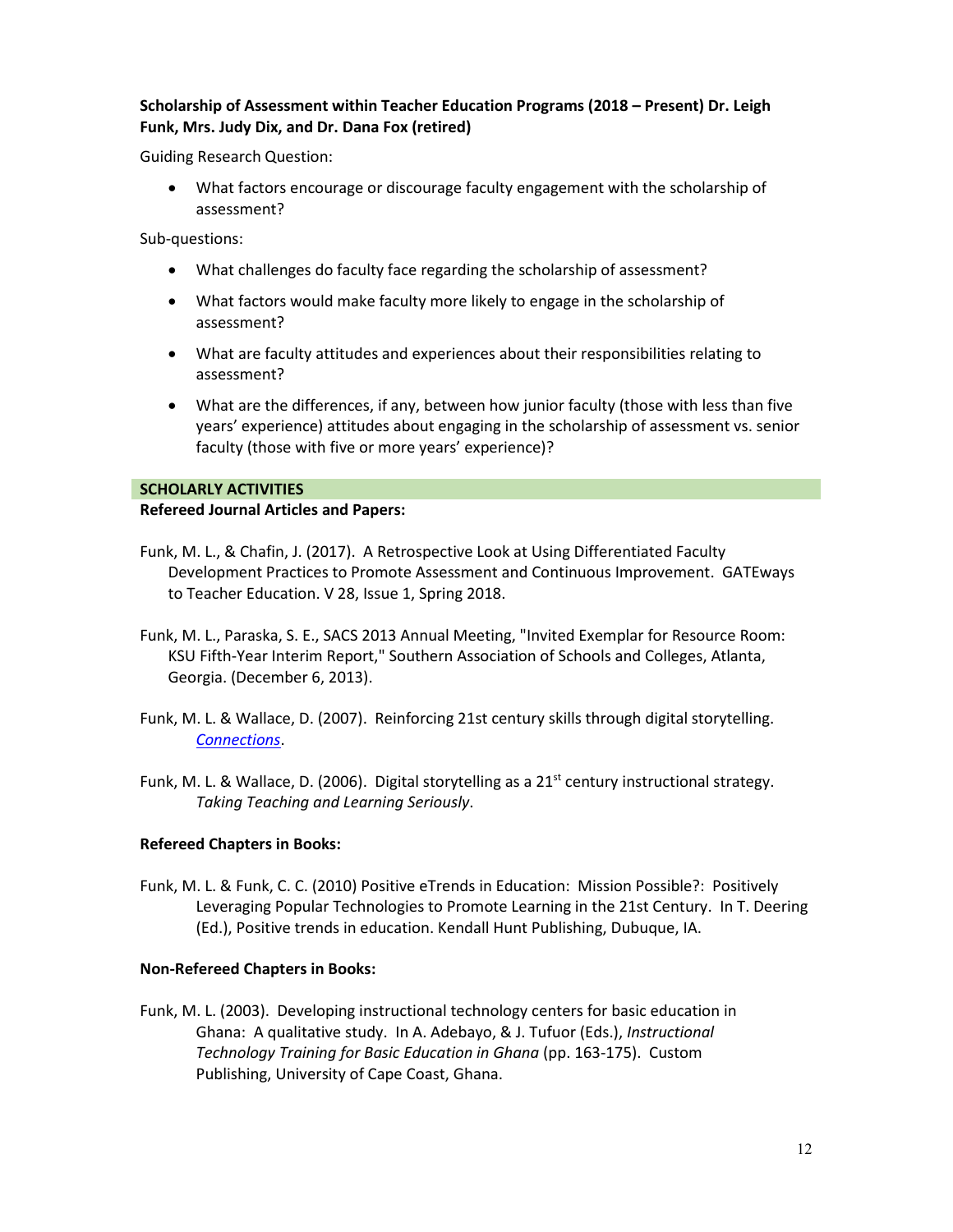#### **Refereed Proceedings:**

Dominick, J. E. & Funk, M. L. (2006). E-Portfolio Passport to global citizenship: Foliothinking for college seniors. Proceedings of the EIfEL European ePortfolio Associates, ElfEL, France

## **Refereed Published Creative Works (Includes Academic Reports):**

- Funk, M. L., Williams, N., Whitt, B. Farrington, E. (2020). Board of Examiners Report from the Georgia Professional Standards Commission Review. Atlanta, GA.
- Funk, M. L., Forehand, M., Hall, J., Beck, J. (2020). Board of Examiners Report from the Georgia Professional Standards Commission Review. Atlanta, GA.
- Herbert, D., Fasola, E., Funk, M. L., Savage, E., Hein, J., Wallis, S. (2019). CAEP Board of Examiners Report from the Council on Accreditation for Educator Preparation Accreditation Review. Washington, DC.
- Funk, M. L., Ford, B., Bedford, V., Houston, J., Herrington, T. (2019) Board of Examiners Report from the Georgia Professional Standards Commission Review. Atlanta, GA.
- Funk, M. L., Ranzy, T., Bandy, S., Davis, A. (2018). Board of Examiners Report from the Georgia Professional Standards Commission Review. Atlanta, GA.
- Funk, M. L., Ford, B., Palmour, J., Oats, R., Fields, K. (2015). Board of Examiners Report from the Georgia Professional Standards Commission Review. Atlanta, GA.
- Funk, M. L., Boyd, K. 2013 Board of Examiners Report from the NCATE/PSC Accreditation Review. Washington, DC.
- Funk, M. L., Paraska, S. E. (2013). KSU SACSCOC Fifth-Year Interim Report (vol. June 2013, pp. 348 pages with 1562 distinct pieces of supporting evidence). Atlanta, Georgia: SACSCOC Commission on Colleges Board of Trustees.
- Funk, M. L., Boyette, A., Gonzalez, J. (2012). Report of the On-Site Fifth-Year Review Committee Submitted as Part of a Fifth-Year Interim Report. Atlanta, Georgia: SACSCOC Commission on Colleges Board of Trustees.
- Boyette, A., Gonzalez, J., Funk, M. L. (2012). Report of the On-Site Fifth-Year Review Committee Submitted as Part of a Fifth-Year Interim Report. Atlanta, GA: Southern Association of Colleges and Schools Commission on Colleges.
- Funk, M. L. & Tompkins, H. (2012). Georgia PSC Board of Examiners Report Continuing Review. Atlanta, GA: Professional Standards Commission.
- Funk, M. L. & Morgan, P. (2011). Georgia PSC Board of Examiners Report Continuing Review. Atlanta, GA: Professional Standards Commission.
- Funk, M. L. & Li, C. (2010). Substantive Change Prospectus Doctor of Philosophy in International Conflict Management. Atlanta, GA: Southern Association of Colleges and Schools.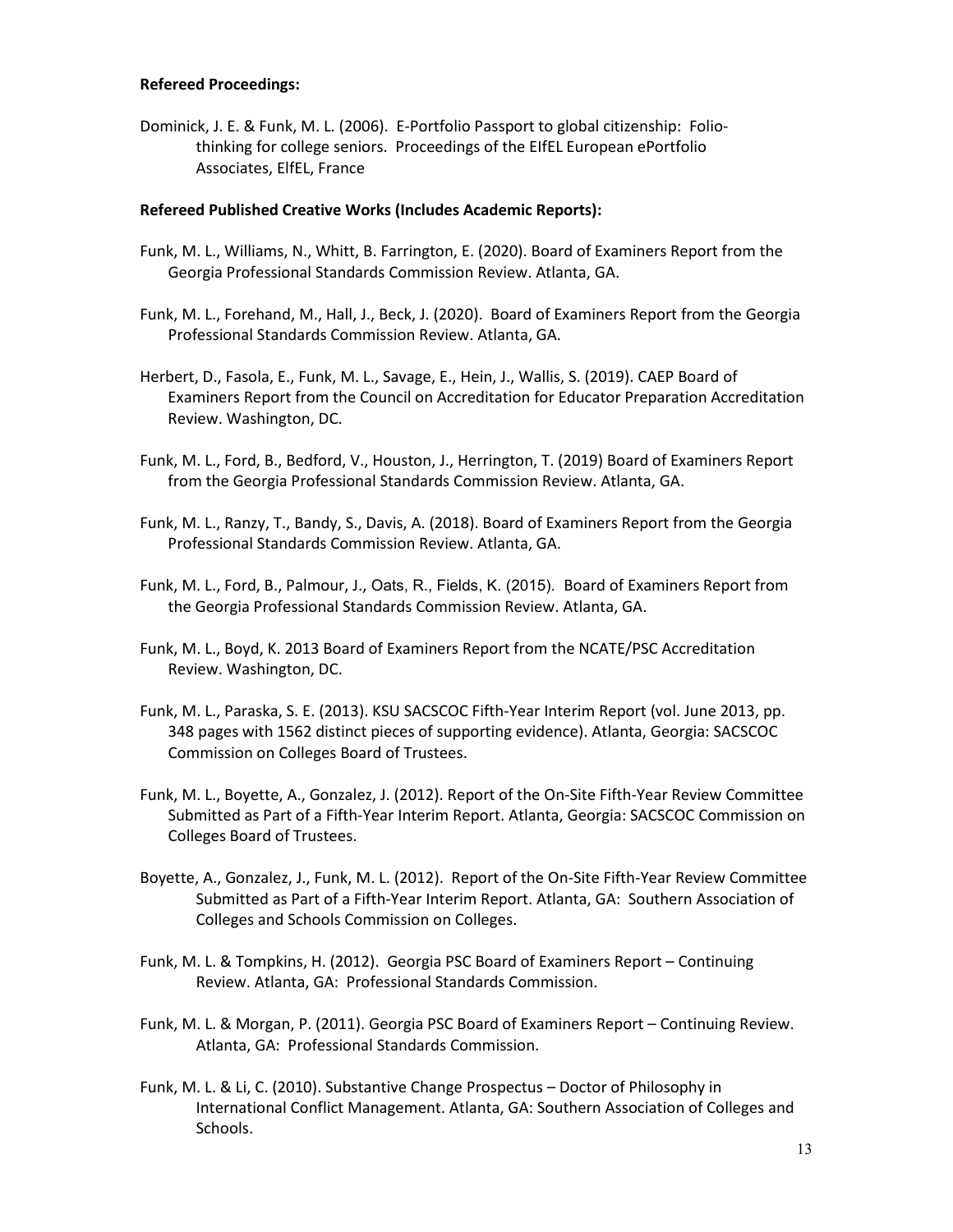- Funk, M.L. & Payne, P. (2010). Georgia PSC Board of Examiners Report Developmental Review, Atlanta, GA: Professional Standards Commission.
- Lewis, S. & Funk, M. L. (2008). NCATE Program Recognition Report Masters in Special Education. Washington, DC: Council for Exceptional Children.
- Lewis, S. & Funk, M. L. (2008). NCATE Program Recognition Report Masters in Mild-Moderate Special Education. Washington, DC: Council for Exceptional Children.
- Lewis, S. & Funk, M. L. (2008). NCATE Program Recognition Report Baccalaureate in Mild-Moderate Special Education. Washington, DC: Council for Exceptional Children.
- Lewis, S. & Funk, M. L. (2008). NCATE Program Recognition Report Baccalaureate in Mild-Moderate Special Education for Alternative Certification. Washington, DC: Council for Exceptional Children.
- Lewis, S. & Funk, M. L. (2008). NCATE Program Recognition Report Baccalaureate in Special Education. Washington, DC: Council for Exceptional Children.
- Lewis, S. & Funk, M. L. (2008). NCATE Program Recognition Report Masters in Special Education. Washington, DC: Council for Exceptional Children.
- Funk, M. L., Tompkins, H., Chamblee, G. & Lewis, J. (2008). Georgia PSC Board of Examiners Report – Developmental Review. Atlanta, GA: Professional Standards Commission.
- Funk, M. L. & Oxford, K. (2008). University System of Georgia BOR P-16 Program Completer Report. Kennesaw State University Office of the Assistant Dean.
- Harrison, R., Funk, M. L., Tompkins, H. (2008). Georgia PSC Board of Examiners Report Developmental Review, Atlanta, GA: Professional Standards Commission.
- McFerrin, J., McRoy, P., Funk, M.L., Reed, T., Paile, E. & Oppong, N. (2007). Georgia PSC Board of Examiners Report – Developmental Review. Atlanta, GA: Professional Standards Commission.
- Funk, M. L. & Mitchell, B. F. (2007). AACTE Professional Education Data System Annual Report Professional Teacher Education Unit. Kennesaw State University Office of the Assistant Dean.
- Funk, M. L., Mitchell, B. F. & Oxford, K. (2007). Federal Title II (NES) Program Completer Report. Kennesaw State University Office of the Assistant Dean.
- Funk, M. L. & Oxford, K. (2007). University System of Georgia BOR P-16 Program Completer Report. Kennesaw State University Office of the Assistant Dean.
- Mitchell, B. F., Funk, M. L. & Lawson, D. (2007). PAAR (Preparation Annual Approval Review) Report – Professional Teacher Education Unit. Kennesaw State University Office of the Assistant Dean.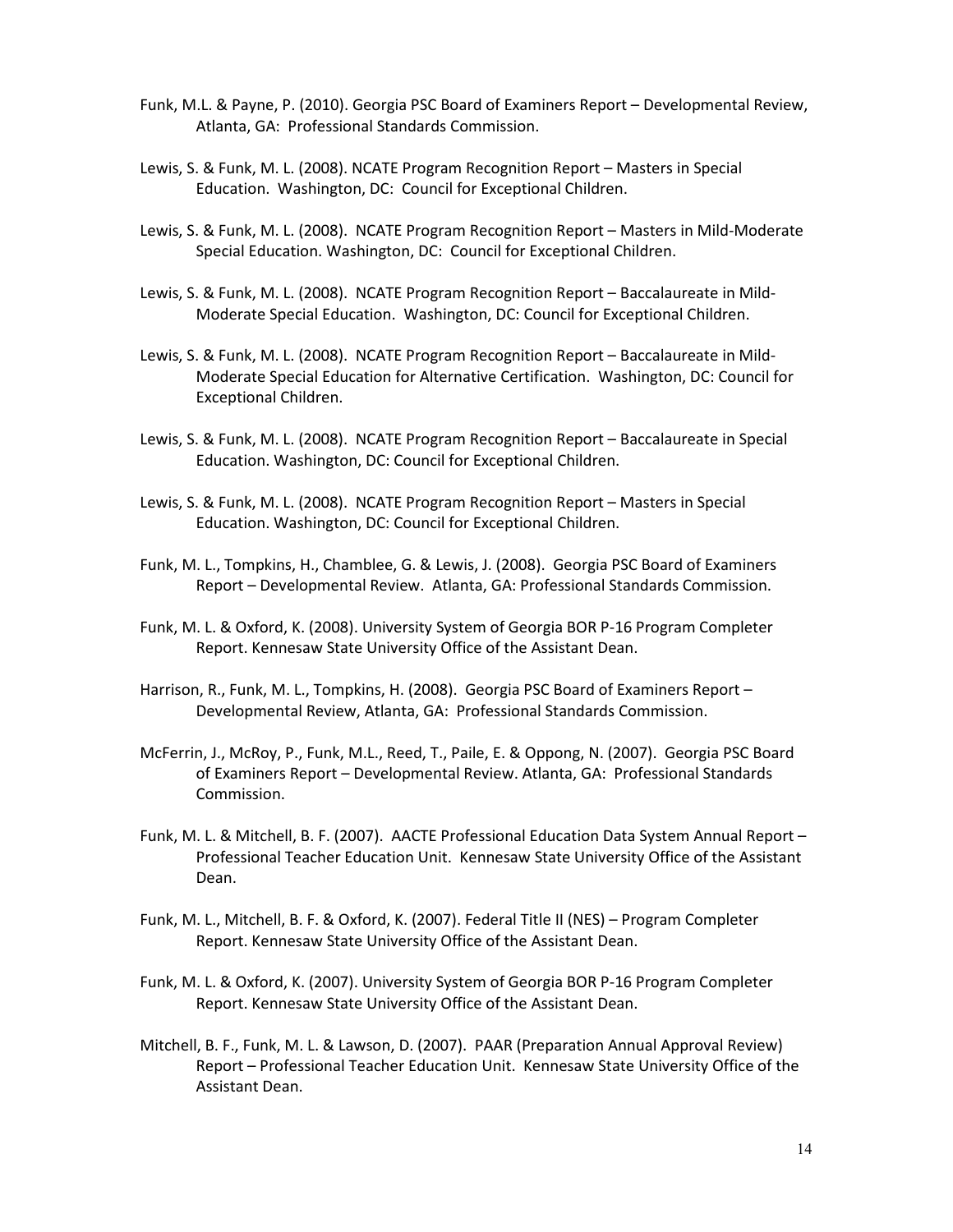- Funk, M. L., Mitchell, B. F. & Oxford, K. (2006). University System of Georgia BOR P-16 Program Completer Report. Kennesaw State University Office of the Assistant Dean.
- Funk, M. L., Mitchell, B. F. & Oxford, K. (2006). Federal Title II (NES) Program Completer Report. Kennesaw State University Office of the Assistant Dean.
- Mitchell, B. F. & Funk, M. L. (2006). AACTE Professional Education Data System Annual Report Professional Teacher Education Unit. Kennesaw State University Office of the Assistant Dean.
- Mitchell, B. F., Funk, M. L. & Lawson, D. (2006). PAAR (Preparation Annual Approval Review) Report – Professional Teacher Education Unit. Kennesaw State University Office of the Assistant Dean.
- Funk, M. L., Mitchell, B. F. & Oxford, K. (2005). University System of Georgia BOR P-16 Program Completer Report. Kennesaw State University Office of the Assistant Dean.
- Funk, M. L. (2005). The use of electronic portfolios within teacher education programs at renaissance group member institutions. UMI Dissertation Abstracts, (UMI No. 3162625)
- Mitchell, B. F. & Funk, M. L. (2005). AACTE Professional Education Data System Annual Report – Professional Teacher Education Unit. Kennesaw State University Office of the Assistant Dean.
- Mitchell, B. F., Funk, M. L. & Lawson, D. (2005). PAAR (Preparation Annual Approval Review) Report – Professional Teacher Education Unit. Kennesaw State University Office of the Assistant Dean.
- Mitchell, B. F. & Funk, M. L. (2004). AACTE Professional Education Data System Annual Report Professional Teacher Education Unit. Kennesaw State University Office of the Assistant Dean.
- Mitchell, B. F., Funk, M. L. & Lawson, D. (2004). PAAR (Preparation Annual Approval Review) Report – Professional Teacher Education Unit. Kennesaw State University Office of the Assistant Dean.
- Smith, A., & Funk, M. L. (2004). NCATE Standard Five: Faculty Qualifications Accreditation Report. 2004 Institutional Report for NCATE / GA PSC Continuing Accreditation Review. Kennesaw State University
- Kueter, R. & Funk, M. L. (2003). Summary Report for The Renaissance Group Distance Learning Action Group. The Renaissance Group, Emporia State University.
- Funk, M. L. (2002). Annual Progress Report Wide Net Field Experiences PT3 Grant. Kennesaw State University, Educational Technology Training Center & Columbus State University, Educational Technology Training Center.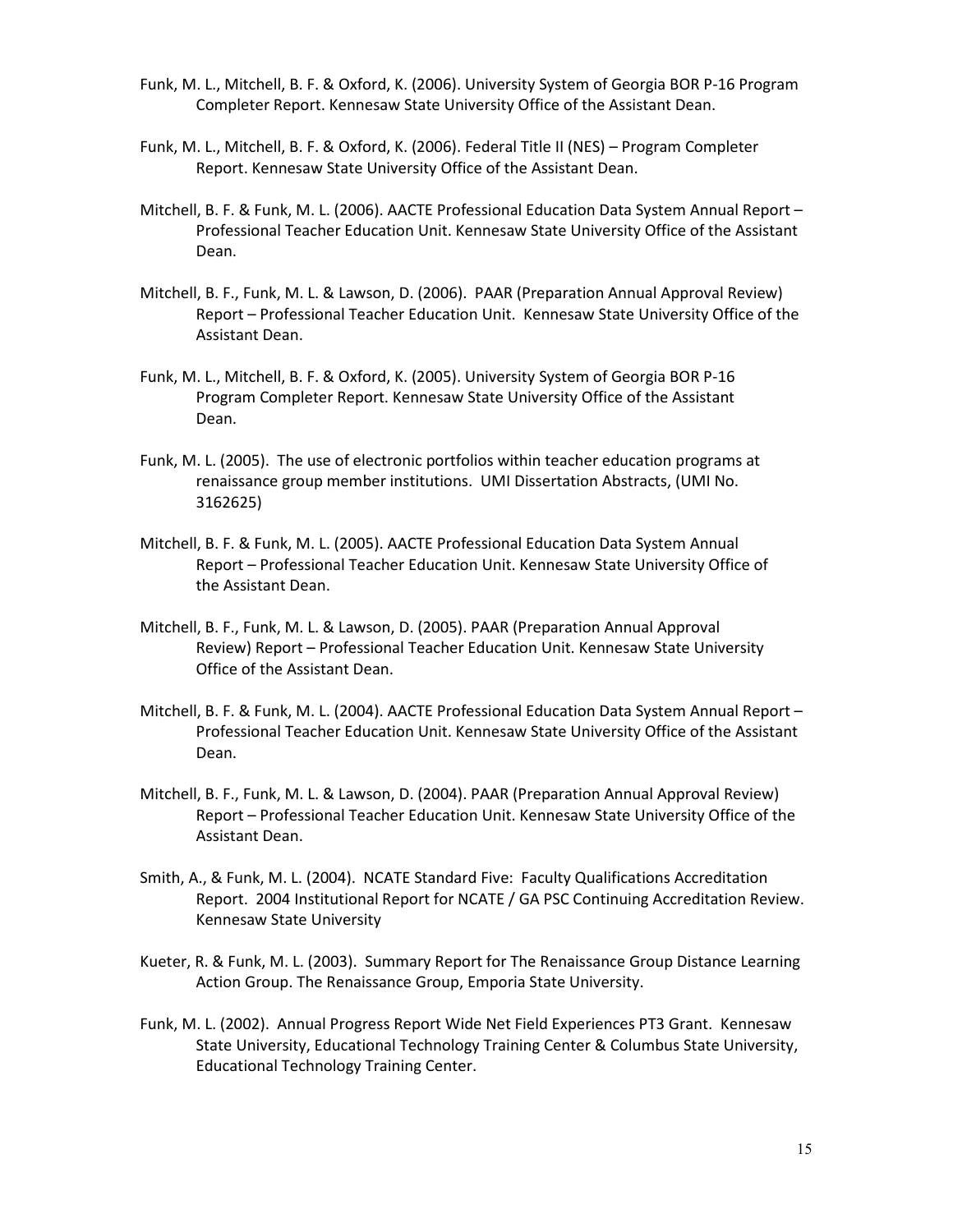#### **Refereed Conference Presentations: (International)**

- Funk, M. L., Bell, J. N., Kuhel, K. A., International Exchange Colegio Menor, "RTI, CMB & Differentiated Assessment.," Tri Countries Association, Quito, Ecuador. (May 25, 2010).
- Dominick, J. L., Funk, M. L. & Izar, B. (2006, October). E-Portfolio Passport for Global Citizenship: Folio-Thinking for College Seniors. Paper Presented at the 4<sup>th</sup> International ePortfolio Conference. Oxford England.
- Bogan, B. & Funk, M. L. (2005, October). Universal Applications: The Effect of Manipulative Letters on Automaticity for Passage Reading Fluency. Paper Presented at the 16<sup>th</sup> Annual International Conference of the SINO-American Education Consortium. Kennesaw, Georgia.
- Leichter Dominick, J., Paracka, D., Funk, M.L., Cope, B., Leifheit, J. (March, 2004). [Symposium on](http://www.eport2passport.com/SITE/index.html)  [Electronic Portfolios in Teacher Education.](http://www.eport2passport.com/SITE/index.html) Panel Presentation at the International Society for Information Technology & Teacher Education conference. Atlanta, Georgia. [Invited Presentation]
- Siegel, B. L., Frank, M. L., Dominick, J. E. Adebayo, A., Funk, M. L., Matthews, K., & Inman, S. (2003, October). Global Citizenship in the 21st Century: Weaving the Global Mindset throughout the KSU Institutional Vision. Keynote Panel Presentation at the SINO-American Education Consortium 2003 International Education Symposium, Kennesaw, Georgia.
- Siegel, B. L., Frank, M. L., Dominick, J. E., Funk, M. L., Matthews, K., & Inman, S. (2003, July). Learn locally, but act globally: Developing a global mindset in the first-year experience. Panel presentation at the International First-Year Experience Conference, Vancouver, BC.
- Dominick, J. E., Funk, M. L., & Lawrence, D. (2003, July). Pixels, portfolios, and first-year success. Roundtable discussion at the International First-Year Experience Conference, Vancouver, BC.

#### **Refereed Conference Presentations: (National)**

- Funk, M. L. & Bell, J. (Nov 2009). Somewhere Over the Virtual Rainbow: A Student Centered Online Learning Model for Graduate Special Education Majors. Paper Presented at the 32<sup>nd</sup> Annual TED Conference: Teacher Preparation in Changing Times: Fostering Partnerships Between Special and General Education. Charlotte, NC.
- Rugg, E., Funk, M.L., Bowe, E. & Hutcheson, D. (June 2009). A SAS Enterprise Intelligence Solution for Releasing Jailed Enterprise Resource Planning Data. Paper Presented at the 49<sup>th</sup> Annual Association of Institutional Research Forum. Atlanta, GA.
- Funk, M. L. & Wallace, D. (2006, November). Using Digital Storytelling as a  $21^{st}$  Century Instructional Strategy. Paper Presented at the TED/TAM 2006 Conference. San Diego, California.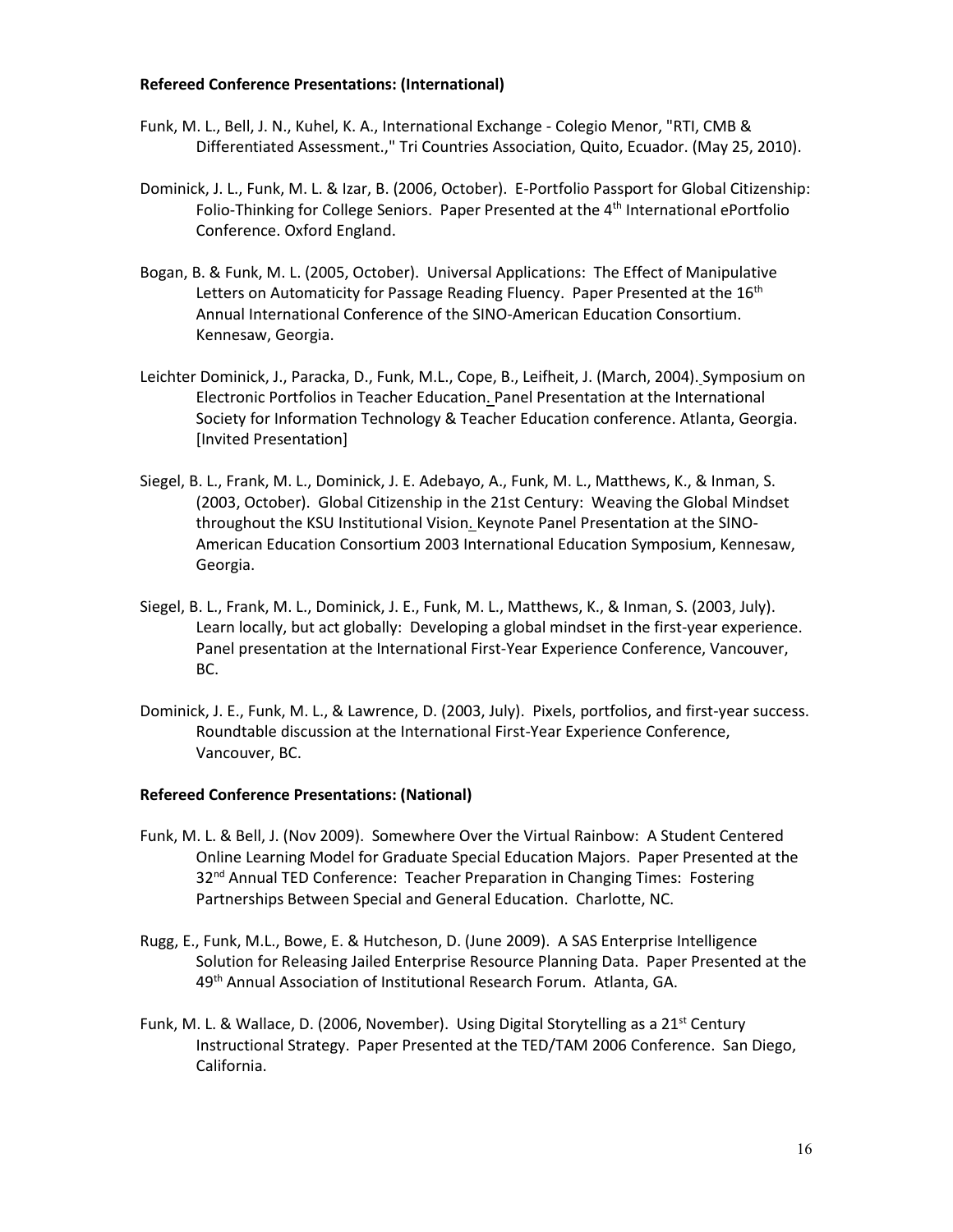- Dominick, J. E., Brown, J., Bowers, J., Funk, M. L., Harper, N. (2003, November). Conversations on the cross disciplinary use of e-portfolios in higher education. Panel presentation at the National Communication Association Conference, Miami, FL.
- Dominick, J., & Funk, M. L. (2003, February). RACCE College Student Portfolio Process in the First-Year Seminar. Poster session accepted the Annual Conference on the First-Year Experience, Atlanta, GA.
- Dominick, J. & Funk, M. L. (2003, February). Conversations on Electronic Portfolios. Roundtable discussion accepted for the Annual Conference on the First-Year Experience, Atlanta, GA.

## **Refereed Conference Presentations: (Regional or State)**

- Fasnacht, K., Cauthen, M., Rusch, J., Collins, S., Funk, M. L. (2019). Gopher tortoise exploration and conservation through teacher education. Presented at the 2019 Gopher Tortoise Conference, November 15-16, 2019. Gulf Shores, AL. [Presentation with Undergraduate Students]
- Cauthen, M., Rusch, J., Funk, M.L., Collins, S. (2019). Experiential Science Teacher Project: Trinidad to Sapelo Island. Presented at the 2019 KSU Educators of Tomorrow event, November 1, 2019. Kennesaw Georgia. [Presentation with Undergraduate Students].
- Funk, M. L. & Dix, J. (2019). Quality Assessments An Educative Tool for the CAEP Assessment Framework. Invited Presentation at the 2019 GADA (Georgia Assessment Directors Association Fall Conference, May 15, 2019, Macon, Georgia.
- Nweke, W., Funk, M. L. (2018). Assessment Validity. Presented at the 2018 GADA (Georgia Assessment Directors Association Fall Conference, November 12, 2018, Macon, Georgia.
- Funk, M. L. (2018). Intern Keys/Candidate Assessment on Performance Standards (CAPS) as a Valid Assessment for Pre-Service Teachers. Roundtable facilitation of state-wide discussion at the GADA (Georgia Assessment Directors Association Spring Conference, May 15, 2018, Macon, Georgia.
- Funk, M. L. & Chafin, J.J. (2016). Utilizing Differentiated Practices to Promote Assessment and Continuous Improvement. Presented at the 2016 GATE (Georgia Association for Teacher Educators. October 27, 2016, Young Harris, Georgia.
- Funk, M. L. & Chafin, J. J. (2016). Assessment quality: Validity and reliability. Invited presentation to the 2016 Georgia Professional Standards Commission Certification and Program Officials Conference. December 6, 2016, Macon, Georgia. [Invited Presentation]
- Eaton, A.J. & Funk, M.L. (2015). Smart Planning, Powerful Partnerships and Innovative Practices. Presented at the 2015 Georgia Professional Standards Commission Certification and Program Officials Conference. December 2, 2015, Macon, Georgia. [Invited Presentation]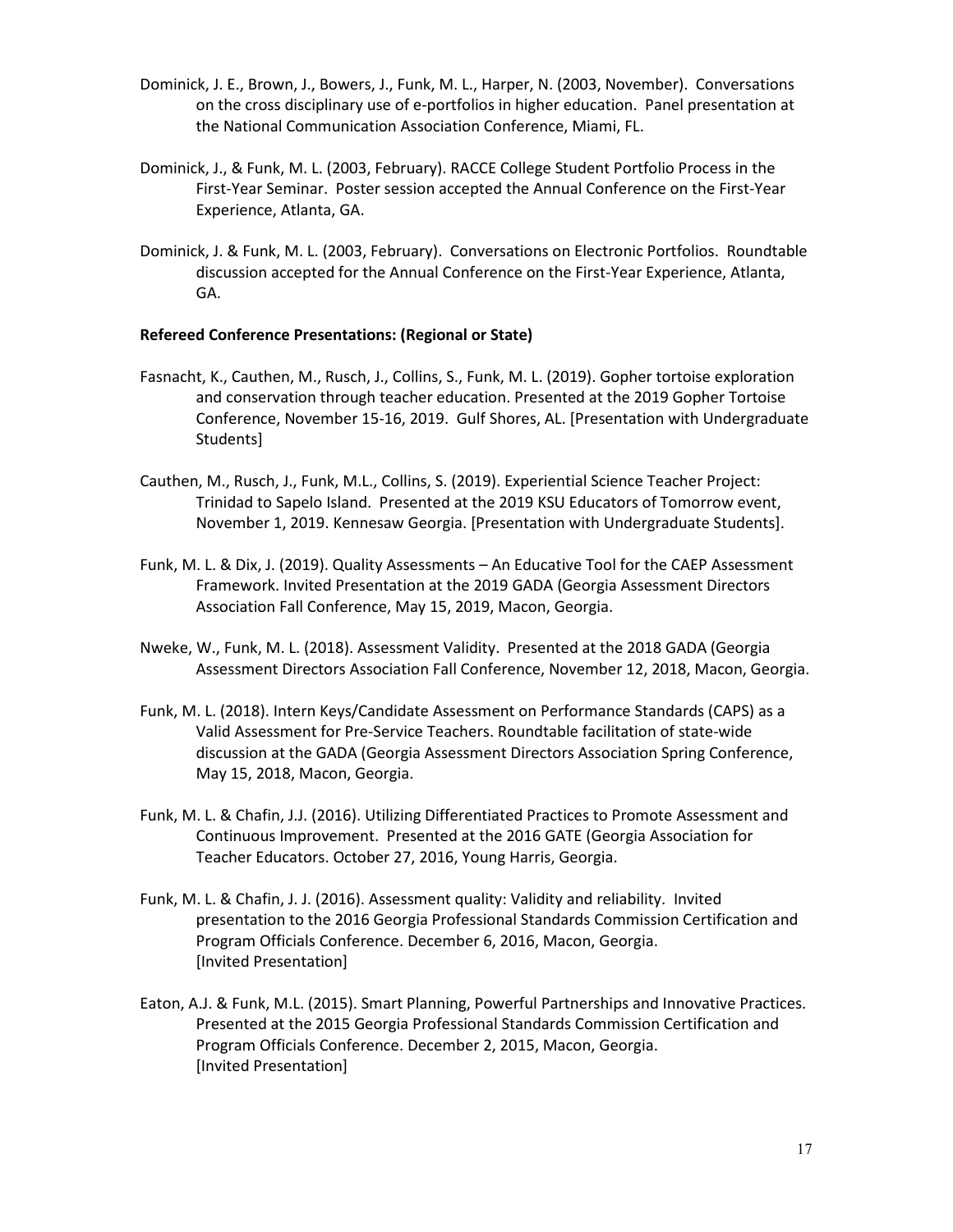- Funk, M.L. & Chafin, J. J. (2015). Assessing your assessments: How to strengthen program, unit, and classroom assessments. KSU Educator Preparation Provider Meeting. October 30, 2015. Kennesaw, Georgia.
- Funk, M. L., Paraska, S., Gwaltney, K. (2014). The Fifth-Year Report: From Planning to Submission – Invited Presentation at the SACSCOC Summer Institute on Quality Enhancement and Accreditation. July 21, 2014. New Orleans, LA.
- Funk, M. L. (Presenter & Author), Gwaltney, K. P. (Presenter & Author), SACS 2013 Annual Meeting, "The Fifth-Year Interim Report: From Planning to Submission," Southern Association of Schools and Colleges, Atlanta, Georgia. (December 6, 2013).
- Funk, M. L., Gwaltney, K. P., Virginia Assessment Group Annual Conference, "From Hindsight to Foresight: Re-envisioning How to Demonstrate Institutional Effectiveness for Academic Programs," Virginia Assessment Group, Roanoke, Virginia. (November 13, 2013).
- Williams, J., Bell, J., Funk, M. L., Heckert, J., & Kuhel, K. (2011). The ethics of equity in the 21st century college classroom. Presented at the  $18<sup>th</sup>$  Annual Georgia Conference on College and University Teaching. Kennesaw, GA.
- Funk, M. L., Carter-Hicks, J., Heckert, J. (October, 2010). Digital Storytelling and Education Reform: Insights from Inclusive Education. Presented at the Georgia Association for Teacher Educators Annual Conference. Atlanta, GA.
- Funk, M. L. & Bell, J. (October 2010). Is there an App for that? Using design-based research for online learning. Presented at the Georgia Educational Research Association 2010 Conference. Savannah, GA.
- Funk, M. L. & Redish, T. C. (2003, October). What does quality e-learning look like in Georgia? Presented at the Georgia Technology Leadership Conference: Leaving No One Behind: The Promise of Technology. Athens, GA.
- Dominick, J. & Funk, M. L. (2003, February). RACCE College Student Portfolio for First-Year Seminar. Poster session presented at the 10<sup>th</sup> Annual Georgia Conference on College and University Teaching, Kennesaw, GA.
- Funk, M. L. & Redish, T. (2002, February). Connecting Technology Standards with Pre-service InTech. Paper presented at the 9<sup>th</sup> Annual Georgia Conference on College and University Teaching, Kennesaw, GA.
- Funk, M. L. & McBride, K. (2002, April). Web Enhanced InTech: Competencies for the  $21<sup>st</sup>$ Century Educator. Paper presented at the meeting of the Georgia Educational Technology Conference, Savannah, GA.
- Funk, M. L., Fenton, A. M., Thompson, S. & Marks, B. (2001, February) Collaborative Use of Online Learning Environments in Foundations of Education Courses. Paper presented at the 8<sup>th</sup> Annual Georgia Conference on College and University Teaching, Kennesaw, GA.
- Wan, Y., Smith, A., Nobel, L., Adebayo, A., Funk, L., Zheng, B., Jefferson, M. (October, 2001). Preparing Pre-Service Teachers Through International Partnerships. Paper presented at the Georgia Association of Teacher Educators Fall Meeting, Dunwoody, GA.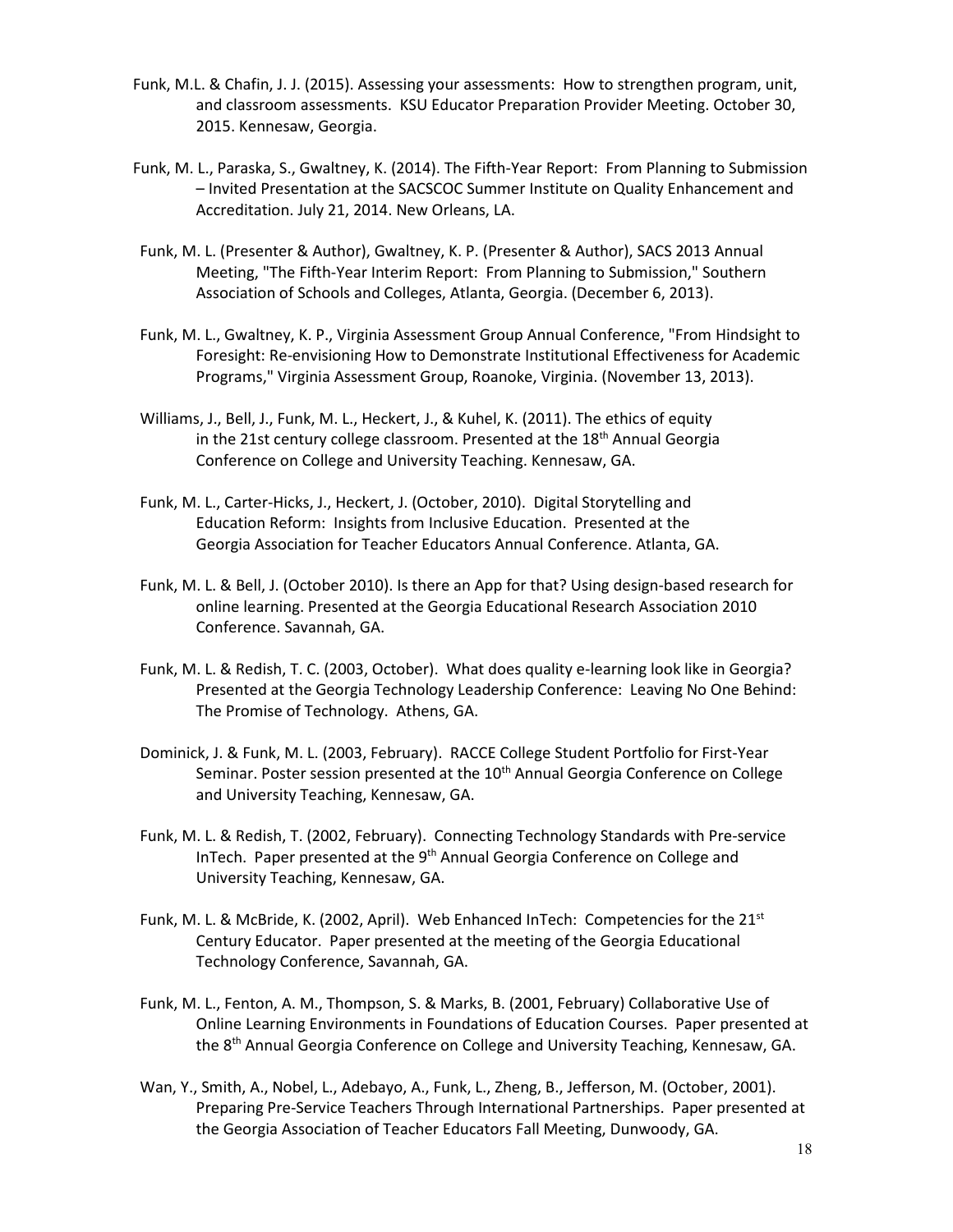- Funk, M. L., Murray, M., Abusaid, M., Smith, A. (2000, September). The Art of Technology Infused Teaching*.* Poster session presented at the Leadership Briefing on KSU Teaching with Technology Initiatives, Kennesaw, GA.
- Funk, M. L., Marks, B. (2000, October). Assessing the Appropriateness of Distance Learning Courses*.* Paper presented at the Georgia Association of Teacher Educators Fall Conference, Macon GA.

| SERVICE TO OUR COMMUNITY                                                                                                             |                   |
|--------------------------------------------------------------------------------------------------------------------------------------|-------------------|
| AFS-USA Cultural Exchange Host Family (Hosted 4 year-long Students)                                                                  | 2015 - 2020       |
| Sager Brown Mission Trip for Disaster Relief - Bayou Teche, Lousianna<br>United Methodist Committee on Relief Project                | February 2018     |
| Multicultural Children's Book Day Challenge - Burnt Hickory Elementary School                                                        | 2015-2017         |
| Dusty's Haven Horse Rescue                                                                                                           | $2013$ – Present  |
| KSU Day of Service - Food Pantry Volunteer                                                                                           | April 26, 2014    |
| Sager Brown Mission Trip for Disaster Relief - Bayou Teche, Lousianna<br>United Methodist Committee on Relief Project                | February 2014     |
| Read Across America Day - Varner Elementary School Volunteer                                                                         | February 28, 2014 |
| Cobb County Foster and Adoptive Parent Association                                                                                   | 2013-2014         |
| Cobb County Department of Family and Children's Services - After Hours Unit -<br><b>Emergency &amp; Special Needs Placement Home</b> | 2012-2014         |
| Blessings in a Backpack - McEachern Memorial United Methodist Church                                                                 | 2012-2014         |
| Read Across America Day (Dr. Seuss Day) - Clarkdale Elementary School Volunteer                                                      | March 2, 2012     |
| Books for Africa Volunteer 8-10 days per year                                                                                        | 2008-2010         |
| Service to P-12 Schools or to State Educational Agencies:                                                                            | <b>Dates</b>      |
| GA Alternative Schools Institute (partnership with GaDOE, GaAAE, NAEA, KSU)                                                          | 2019 - 2020       |
| Regents Advisory Council on Effectiveness and Accreditation (RACEA)                                                                  | 2009 - 2014       |
| Taskforce on Alignment of USG & SACSCOC Requirements Chair                                                                           | 2013 - 2014       |
| Secretary for RACEA                                                                                                                  | 2012 - 2013       |
| Task Force on Identification of SACSCOC Issues                                                                                       | $2011 - 2012$     |
| Task Force on EDL Performance Based Programs                                                                                         | 2010-2011         |
| Task Force on Comprehensive Program Review                                                                                           | 2009-2012         |
| Georgia Department of Education                                                                                                      |                   |
| GaDOE Leader Keys Credentialed                                                                                                       | 2014              |
| Georgia Department of Education PT3 Grant Reader                                                                                     | 1999 - 2003       |
| Development Team - Georgia AdmInTech                                                                                                 | 2002 - 2004       |
| Development Team - Analyzing Student Test Scores from The Teacher's Desktop                                                          | $2003 - 2004$     |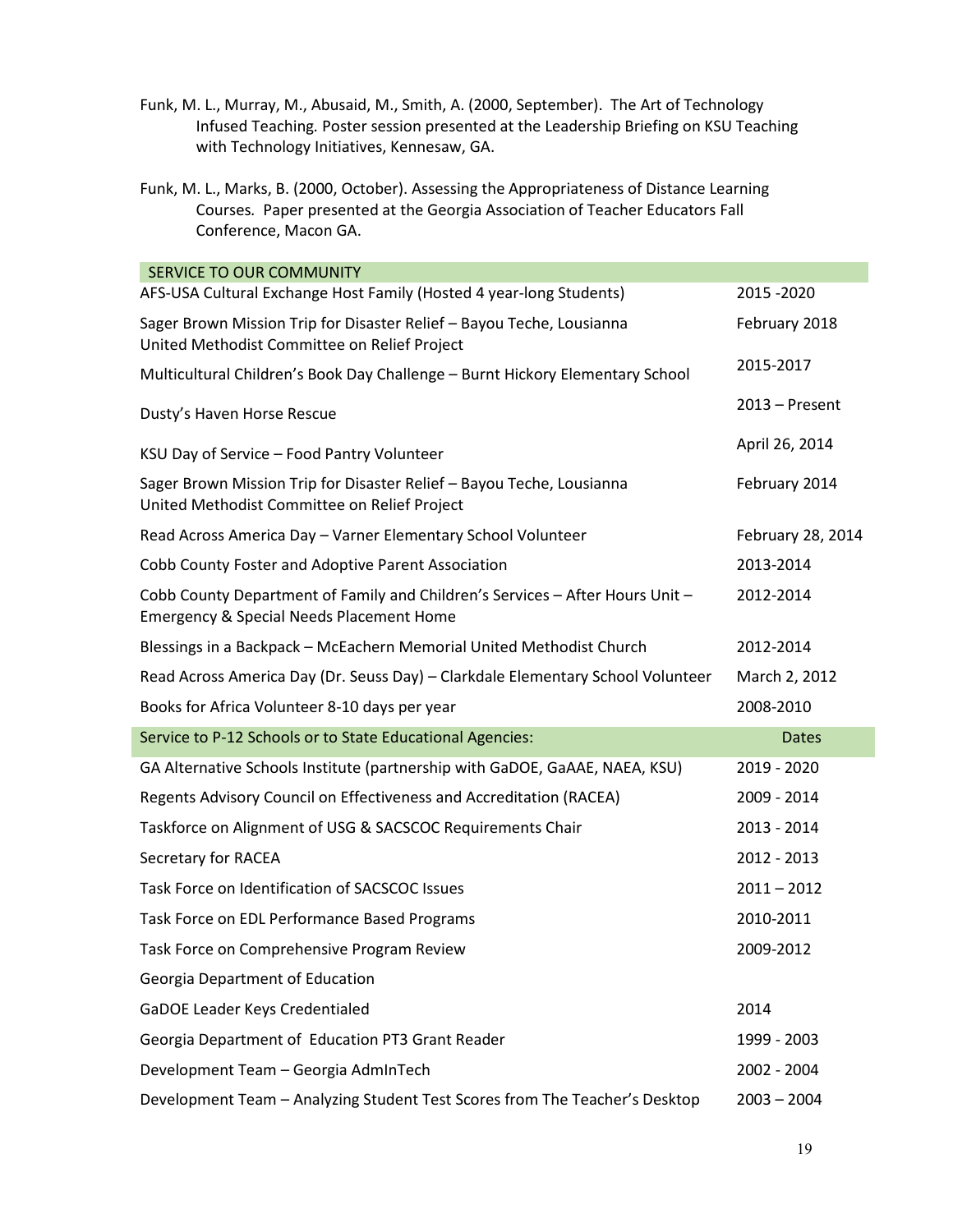| Laptops for Teachers Foundation Awards - Benefit with the Governor                                                                              | $2002 - 2003$                   |
|-------------------------------------------------------------------------------------------------------------------------------------------------|---------------------------------|
| Service to National, Regional, and State Accreditation Agencies                                                                                 | <b>Dates</b>                    |
| GaPSC Education Review Panel (ERP) Member                                                                                                       | 2019 - 2021                     |
| GaPSC Distance Learning Standards Task Force                                                                                                    | 2020                            |
| Council for the Accreditation of Educator Preparation (CAEP)                                                                                    |                                 |
| National On-Site Reviewer                                                                                                                       | 2017-Present                    |
| National Assessment Reviewer                                                                                                                    | 2015-2017                       |
| Specialty Program Reviewer (SPA) Under NCATE and CAEP                                                                                           |                                 |
| Council for Exceptional Children SPA Reviewer<br>Conference Proposal Reviewer                                                                   | 2008 - Present<br>$2005 - 2007$ |
| CEC - TED Conference Proposal Reviewer                                                                                                          | $2005 - 2007$                   |
| Georgia Professional Standards Commission (GaPSC)                                                                                               |                                 |
| Assessment Advisory Panel                                                                                                                       | 2017-2018                       |
| Board of Examiner Review Team Chair                                                                                                             | 2008 - Present                  |
| Board of Examiner Team Member                                                                                                                   |                                 |
| Online Learning Standards Development Task Force                                                                                                | 2009 - 2009                     |
| Southern Association of Colleges and Schools Commission on Colleges (SACSCOC)                                                                   |                                 |
| SACSCOC Fifth-Year Review On-Site Review Committee Member                                                                                       | 2012                            |
| SACS-COC Institutional Regional Accreditation Liaison                                                                                           | $2010 - 2015$                   |
| <b>Service to Professional Associations</b>                                                                                                     | <b>Dates</b>                    |
| GADA (Georgia Assessment Directors Association) Editor and Executive Board                                                                      | 2014-Present                    |
| GERA (Georgia Educational Research Association) Webmaster                                                                                       | 2011 - 2014                     |
| GERA (Georgia Educational Research Association) Executive Board Member                                                                          | $2009 - 2014$                   |
| Georgia Educational Researcher Journal Reviewer                                                                                                 | $2009 - 2012$                   |
| AERA Conference Proposal Reviewer                                                                                                               | 2006                            |
| <b>AERA Outstanding Publications Judge</b>                                                                                                      | 2006                            |
| <b>AACTE Conference Proposal Reviewer</b>                                                                                                       | 2003                            |
| The Renaissance Group Institutional Representative                                                                                              | $2002 - 2005$                   |
| The Renaissance Group - Distance Learning Committee Member                                                                                      | $2003 - 2005$                   |
| ISTE (International Society for Technology in Education) Transportation Liaison for<br>2000 National Education Computing Conference in Atlanta. | 1999 - 2000                     |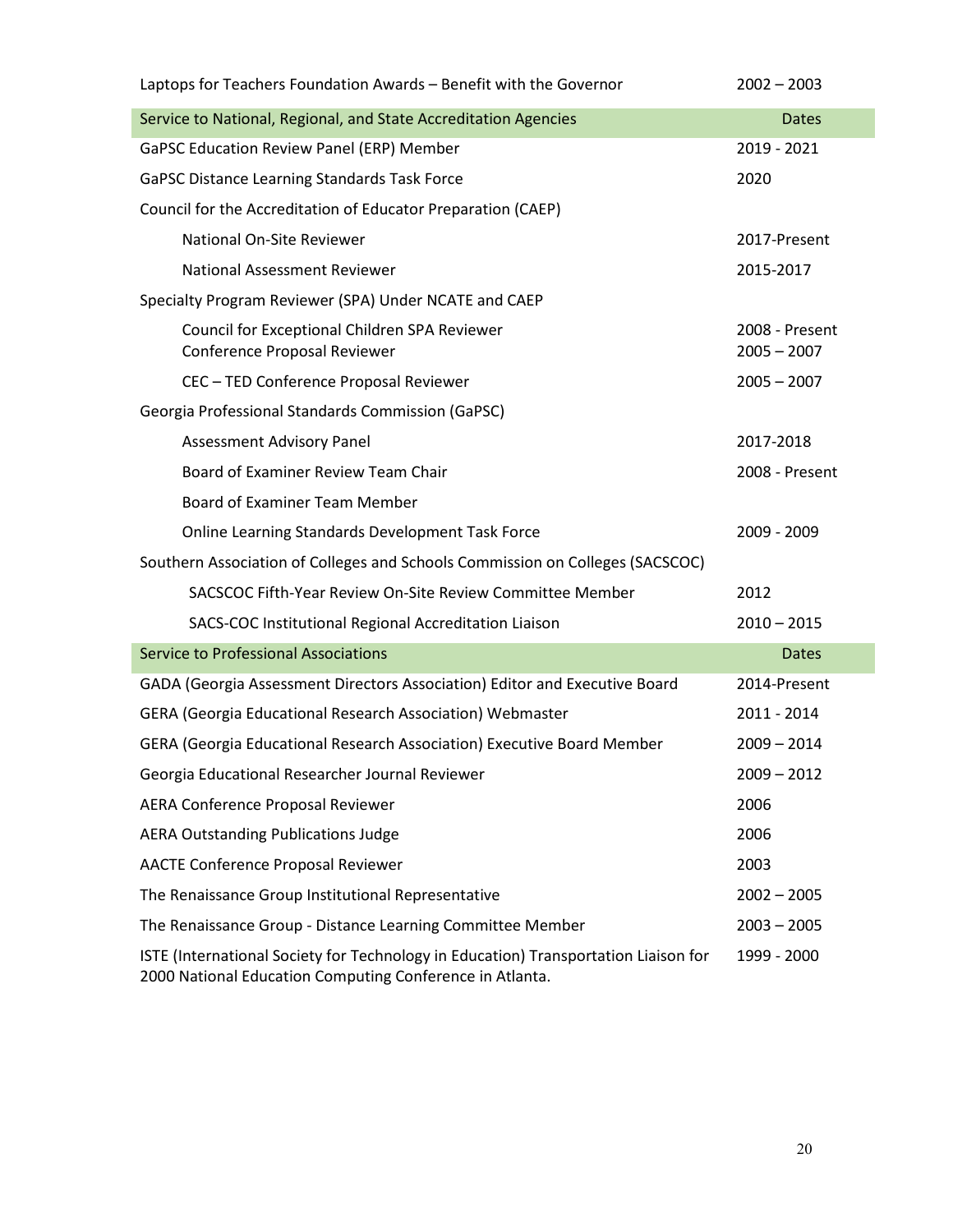| Institutional<br><b>Service Category</b>  | <b>Service Activity</b>                                                                                                                            | <b>Service Level</b> | <b>Service Dates</b> |
|-------------------------------------------|----------------------------------------------------------------------------------------------------------------------------------------------------|----------------------|----------------------|
|                                           | <b>KSU Strategic Advising Council</b>                                                                                                              | University           | 2018-Present         |
| <b>Strategic Priorities</b><br>& Planning | <b>BCOE R2 Roadmap Leadership Team</b>                                                                                                             | College              | 2018-Present         |
|                                           | <b>BCOE Strategic Planning Committee</b>                                                                                                           | College              | 2014-2018            |
|                                           | KSU 2013 - 2017 Strategic Plan<br><b>Assessment Team</b>                                                                                           | University           | $2012 - 2014$        |
|                                           | Consolidated 2015-2017 Strategic Plan<br>Committee (co-chair)                                                                                      | University           | 2014                 |
|                                           | <b>KSU Strategic Thinking and Planning</b><br>Committee                                                                                            | University           | 2010-2012            |
|                                           | KSU - University Assessment Committee                                                                                                              | University           | 2016- Present        |
| Assessment                                | <b>KSU Strategic Thinking and Planning</b><br><b>Survey Sub-Committee</b>                                                                          | University           | 2011-2012            |
|                                           | Intern Keys Validation Study -<br>Institutional Project Lead                                                                                       | College              | 2014 - 2015          |
|                                           | KSU QEP Midpoint Evaluation Chair                                                                                                                  | University           | 2010                 |
|                                           | Assurance of Learning Council                                                                                                                      | University           | $2009 - 2014$        |
|                                           | TK20 - Assessment and Data Collection<br>Proof of Concept Team                                                                                     | University           | 2006                 |
|                                           | <b>Special Education Program Area</b><br>Assessment Committee Chair                                                                                | Department           | 2007 - 2010          |
|                                           | University Wide Student Learning<br>Competencies Initiative                                                                                        | University           | 2010-2011            |
|                                           | USG Regents Advisory Council for<br><b>Effectiveness and Accreditation (RACEA)</b><br>Task Force for Comprehensive Program<br><b>Review Member</b> | University           | 2009-2011            |
| Accreditation                             | EPP CAEP Council 5 (chair)                                                                                                                         | College              | $2014 -$ Present     |
|                                           | EPP Steering Committee Leadership<br>Team (Chair)                                                                                                  | College              | 2014 - Present       |
|                                           | PTEU Steering Committee (Accreditation<br>Leadership Team)                                                                                         | College              | $2003 - 2007$        |
|                                           | <b>NCATE Accreditation Electronic Evidence</b><br>Committee (Chair & Developer)                                                                    | College              | 2003 - 2004          |
|                                           | <b>NCATE Standard Five: Faculty</b><br><b>Qualifications Committee</b>                                                                             | College              | 2003 - Present       |
| Data                                      | TPMS - State-wide Data Warehouse<br><b>Institutional Coordinator</b>                                                                               | College              | 2014 – Present       |
|                                           | edTPA Institutional Coordinator                                                                                                                    | College              | 2014 - 2016          |
|                                           | <b>Title II Institutional Coordinator</b>                                                                                                          | College              | 2014 - Present       |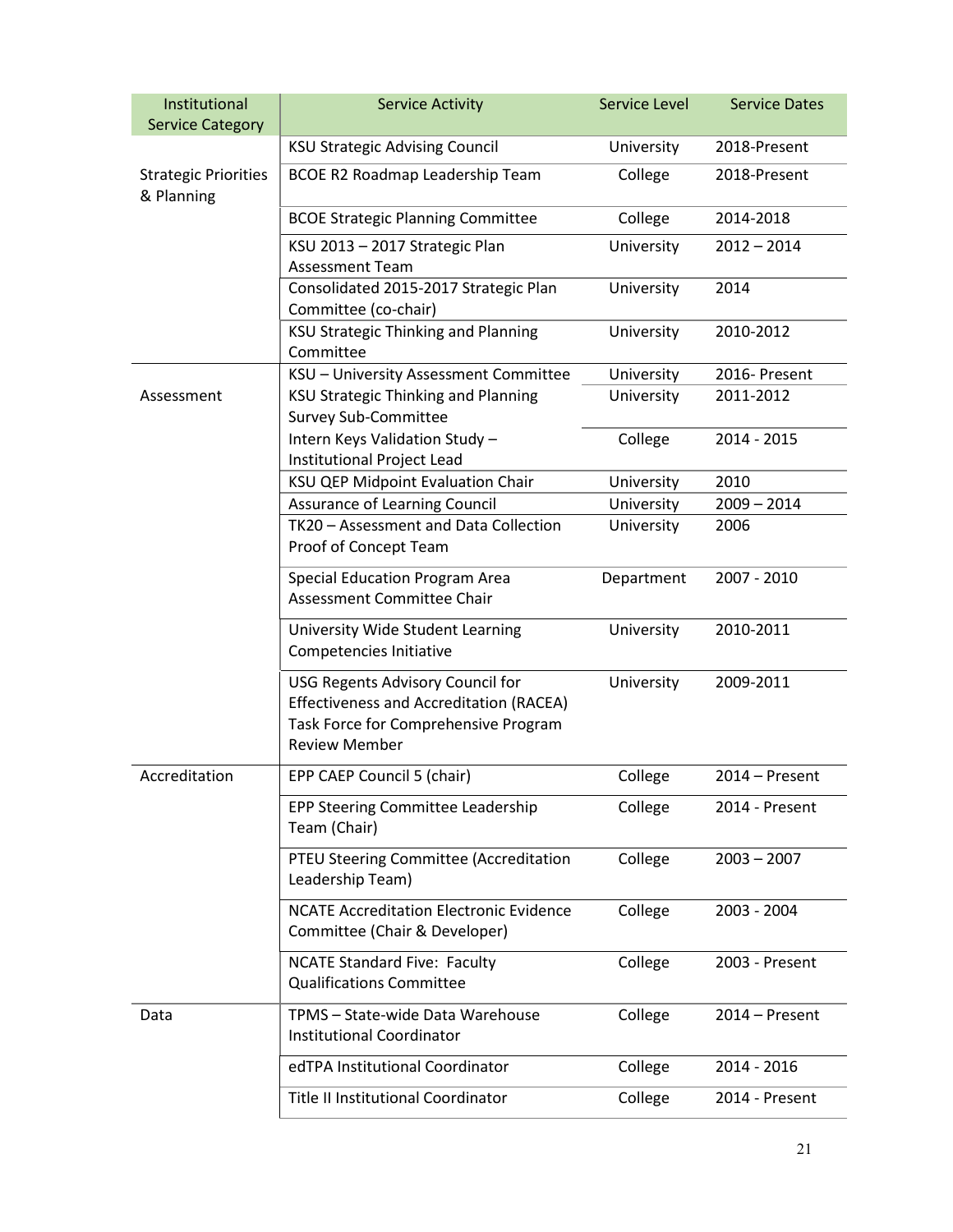|                                    | Data Governance Council (DGC) -<br>Committee Co-Chair                                           | University | 2008-2010      |
|------------------------------------|-------------------------------------------------------------------------------------------------|------------|----------------|
|                                    | Georgia P-16 Education Data Mart                                                                | College    | 2005-2008      |
|                                    | KSU SAS "Alpha Group" - Enterprise<br><b>Information Management</b>                             | University | $2007 - 2008$  |
| Institutional<br>Consolidation     | KSU - SPSU Consolidation Organization<br>Team                                                   | University | 2013-2014      |
|                                    | KSU - SPSU Accreditation Team (chair)                                                           | University | 2013-2014      |
|                                    | OWG #19 Assessment & Accreditation<br>Chair - Consolidation Operational<br><b>Working Group</b> | University | 2012 - 2015    |
| Curriculum                         | College Curriculum Committee                                                                    | College    | 2014 - Present |
|                                    | <b>INED Curriculum Committee</b>                                                                | Department | 2016-2017      |
|                                    | <b>INED Curriculum Committee Chair</b>                                                          | Department | $2008 - 2009$  |
|                                    | Course Development Team - Research I<br>for M.Ed. program                                       | Department | 2005           |
|                                    | <b>General Education Council Steering</b><br>Committee                                          | University | $2010 - 2011$  |
|                                    | <b>INED 7741 - Educational Research</b><br><b>Course Committee</b>                              | Department | 2005 - 2008    |
|                                    | INED ePortfolio Course Committee (Lead<br>Developer)                                            | Department | 2005 - 2008    |
|                                    | Department of Special Education<br><b>Curriculum Committee</b>                                  | Department | 2005-2006      |
| Personnel (Hiring<br>& Evaluation) | <b>BCOE Dean Search Committee</b>                                                               | College    | 2020-2021      |
|                                    | <b>Graduate Admissions Specialist Search</b><br>Committee                                       | College    | 2020           |
|                                    | Academic Advisors Search Committee<br>Chair                                                     | College    | 2020           |
|                                    | Dean Stand-In - Faculty Interviews                                                              | College    | 2015-2016      |
|                                    | <b>INED Department Chair Search</b><br>Committee - Chair of Inclusive<br>Education              | College    | 2014-2015      |
|                                    | INED Faculty Search Committee Chair -<br>SPED Assistant/Associate Professor                     | Department | 2013           |
|                                    | <b>KSU Provost and Vice President of</b><br>Academic Affairs Search Committee                   | University | 2010-2011      |
|                                    | Search Committee - INED Tenure Track<br>Faculty                                                 | Department | 2008           |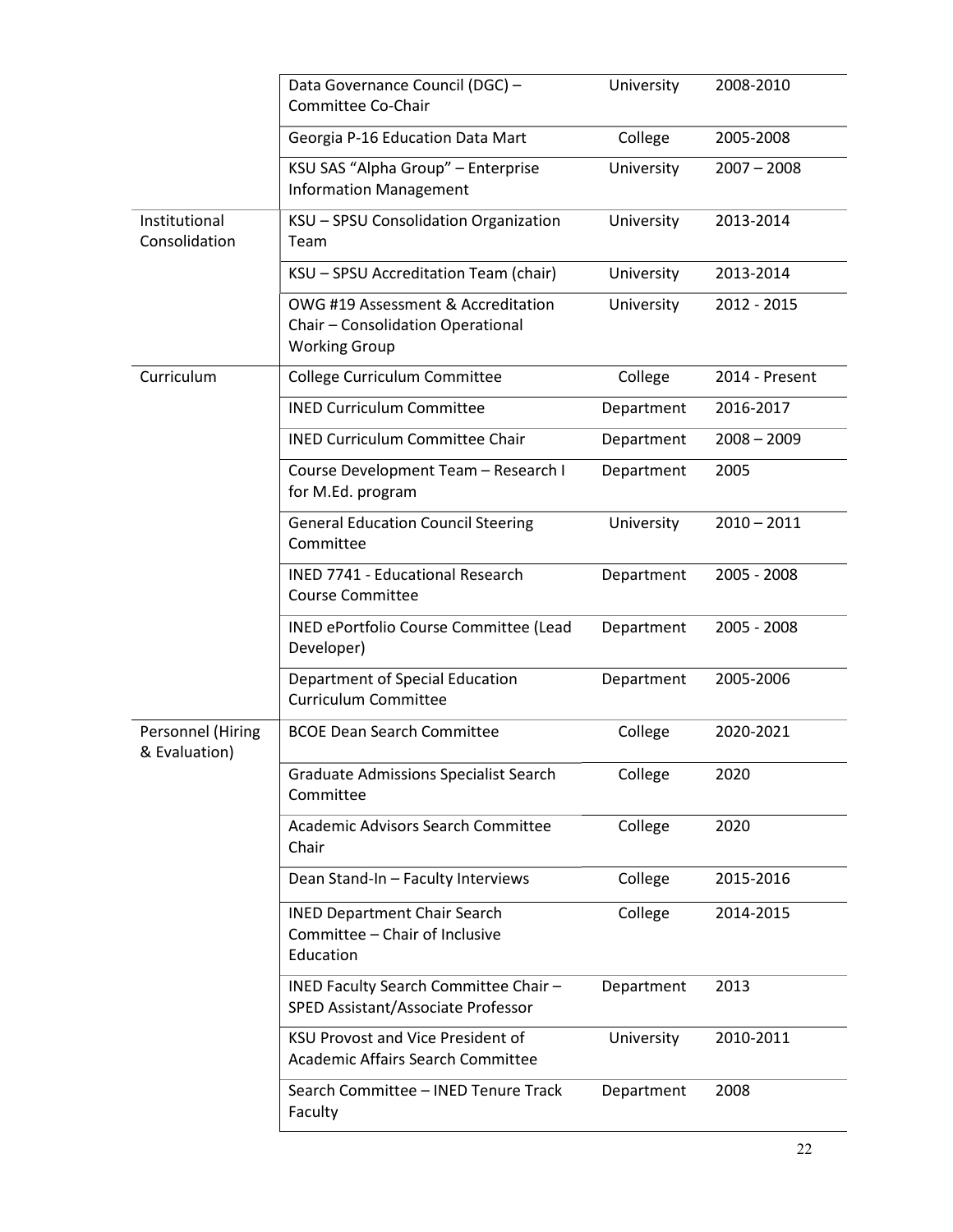|                                              | Search Committee - Assistant Professor<br>of TESOL                                                        | Department | 2006           |
|----------------------------------------------|-----------------------------------------------------------------------------------------------------------|------------|----------------|
|                                              | Search Committees - Assistant Professor<br>of Special Education & TESOL                                   | Department | 2005-2006      |
|                                              | Search Committee - Ed.D. Faculty of<br>Educational Technology/Leadership                                  | Department | 2005           |
|                                              | Search Committee - Assistant Director of<br><b>Field Experiences</b>                                      | College    | 2005           |
|                                              | <b>INED Faculty Search Committee - TESOL</b><br>Assistant/Associate Professor                             | Department | 2009           |
|                                              | <b>INED Faculty Search Committee - SPED</b><br>Assistant/Associate Professor                              | Department | 2009           |
|                                              | <b>INED Faculty Search Committee - SPED</b><br>Assistant/Associate Professor #2                           | Department | 2009           |
|                                              | INED Faculty Search Committee - SPED<br>Lecturer                                                          | Department | 2009           |
|                                              | <b>INED Department Chair Search</b><br>Committee                                                          | College    | 2009           |
|                                              | INED Faculty Search Committee Chair -<br><b>SPED Position</b>                                             | Department | 2008           |
|                                              | Search Committees - Assistant Professor<br>of Special Education & TESOL                                   | Department | 2005-2006      |
|                                              | <b>College Tenure &amp; Promotion Committee</b>                                                           | College    | $2009 - 2010$  |
|                                              | <b>ITEC Tenure and Promotion Committee</b><br>Chair                                                       | Department | 2010           |
|                                              | <b>INED Tenure and Promotion Committee</b>                                                                | Department | 2010           |
|                                              | <b>INED Faculty Staff Evaluation Committee</b><br>(Administrator Eval) Chair                              | College    | 2010           |
| Leadership on<br>Miscellaneous<br>Committees | KSU Complete College Georgia Team                                                                         | University | $2012 - 2020$  |
|                                              | <b>International Conference Steering</b><br>Committee - Global Ethics: Crossing<br>Borders, Joining Hands | University | 2003-2004      |
|                                              | <b>Global Learning Council</b>                                                                            | University | 2009 - Present |
|                                              | <b>KSU Faculty Senate</b>                                                                                 | College    | $2008 - 2011$  |
|                                              | Teacher Quality Preparation Grant -<br>Research Academy                                                   | College    | 2009-2010      |
|                                              | <b>BCOE New Building Committee</b>                                                                        | College    | $2009 - 2015$  |
|                                              | <b>College Faculty Council</b>                                                                            | College    | $2009 - 2010$  |